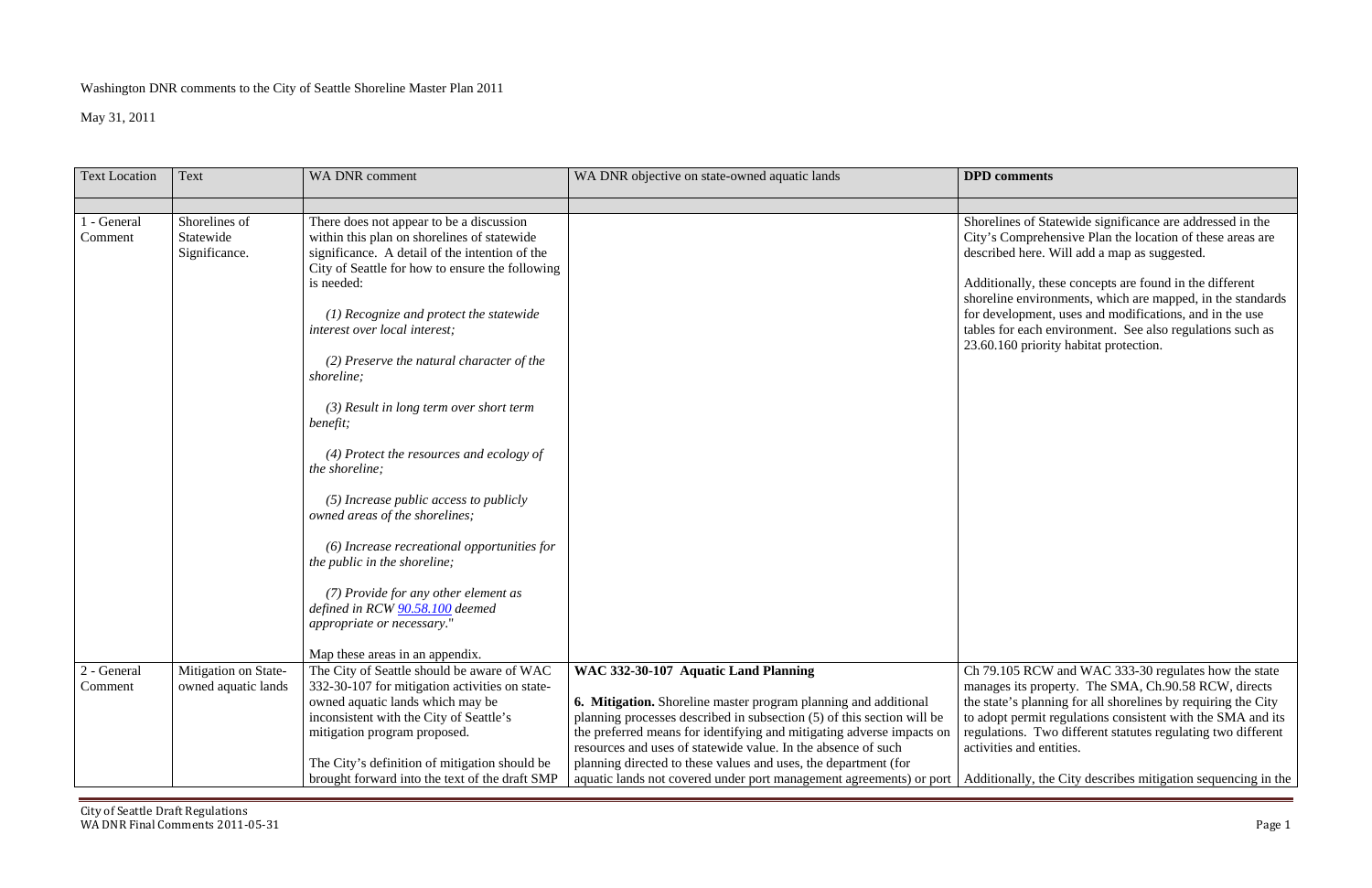he SMP in Section 23.60.158 as required by WAC  $201(2)(e)$ 

| <b>Text Location</b>                               | Text                                                                                | WA DNR comment                                                                                                                                                                                                                                                                                                                                                                                                                                                                                                                                                                                                                                                                                                                                                                                                                                                      | WA DNR objective on state-owned aquatic lands                                                                                                                                                                                                                                                                                                                                                                                                                                                                                                                                                                                                                                                                                                                                                                        | <b>DPD</b> comments                                                                                                                                                                                                                                                                                                                                                                                                                                                                                                                                                                          |
|----------------------------------------------------|-------------------------------------------------------------------------------------|---------------------------------------------------------------------------------------------------------------------------------------------------------------------------------------------------------------------------------------------------------------------------------------------------------------------------------------------------------------------------------------------------------------------------------------------------------------------------------------------------------------------------------------------------------------------------------------------------------------------------------------------------------------------------------------------------------------------------------------------------------------------------------------------------------------------------------------------------------------------|----------------------------------------------------------------------------------------------------------------------------------------------------------------------------------------------------------------------------------------------------------------------------------------------------------------------------------------------------------------------------------------------------------------------------------------------------------------------------------------------------------------------------------------------------------------------------------------------------------------------------------------------------------------------------------------------------------------------------------------------------------------------------------------------------------------------|----------------------------------------------------------------------------------------------------------------------------------------------------------------------------------------------------------------------------------------------------------------------------------------------------------------------------------------------------------------------------------------------------------------------------------------------------------------------------------------------------------------------------------------------------------------------------------------------|
|                                                    |                                                                                     |                                                                                                                                                                                                                                                                                                                                                                                                                                                                                                                                                                                                                                                                                                                                                                                                                                                                     |                                                                                                                                                                                                                                                                                                                                                                                                                                                                                                                                                                                                                                                                                                                                                                                                                      |                                                                                                                                                                                                                                                                                                                                                                                                                                                                                                                                                                                              |
|                                                    |                                                                                     | from the definitions section.                                                                                                                                                                                                                                                                                                                                                                                                                                                                                                                                                                                                                                                                                                                                                                                                                                       | districts (for aquatic lands managed under port management<br>agreements) will mitigate unacceptable adverse impacts on a case-by-<br>case basis by the following methods in order of preference:<br>(a) Alternatives will be sought which avoid all adverse impacts.<br>(b) When avoidance is not practical, alternatives shall be sought<br>which cause insignificant adverse impacts.<br>(c) Replace, preferably on-site, impacted resources and uses of<br>statewide value. It must be demonstrated that these are capable of<br>being replaced.<br>(d) Payment for lost value, in lieu of replacement, may be<br>accepted from the aquatic land user in limited cases where an<br>authorized use reduces the economic value of offsite resources, for<br>example, bacterial pollution of nearby shellfish beds. | text of the SMP i<br>$173 - 26 - 201(2)(e)$                                                                                                                                                                                                                                                                                                                                                                                                                                                                                                                                                  |
| 3- Proposal<br>Summary<br>January 2011;<br>Page 12 | <b>Waterfront Shoreline</b><br>Property defined in<br>the Shoreline Market<br>Study | The first bullet within this discussion suggests<br>an allowance for 20% of a waterfront<br>shoreline property to be used for identified<br>uses.<br>DNR Comment: Explicitly define 'waterfront<br>shoreline property.' Explain if these<br>properties would include ports and harbor<br>areas.<br>DNR Comment: What is the 20% figure<br>based upon? Where was it derived?<br>Under the second bullet under 'additional<br>proposed changes.'<br>Explicitly define 'institutional uses<br>overwater.' Does this include pre-existing<br>non-conforming uses?<br>Under the third bullet under 'additional<br>proposed changes.'<br>The discussion states that 'recreational use and<br>industrial use of the water will be prevented.'<br>DNR comment: Provide an explanation of<br>how this will be accomplished within the<br>context of the goal of no net loss. |                                                                                                                                                                                                                                                                                                                                                                                                                                                                                                                                                                                                                                                                                                                                                                                                                      | Waterfront shore<br>the shoreline dist<br>definitions sectio<br>"Lot, water<br>of or abuts upon the<br>and any other lot or<br>District ((which))tha<br>the water by a street,<br>government-owned<br>to and use of the wat<br>after March 17, 1977<br>because of the existe<br>For purpose<br>development standar<br>rights-of-way, the ra<br>be a waterfront lot u<br>or street right-of-way<br>And these are are<br>Maritime shoreli<br>The 20% figure i<br>dry land portion<br>water dependent<br><b>Industrial Market</b><br>See Section 23.6<br>regarding the inst<br>Regarding "recre |

ont shoreline property means a waterfront lot within the shoreline district. Waterfront los are defined in the ns section. See Section 23.60.944 included below: Lot, waterfront" means a lot any portion of which is offshore upon the ordinary high water mark or mean high water mark ther lot or parcel partially or entirely within the Shoreline which ))that is not separated ((as of March 17, 1977, ))from by a street, arterial, highway, railroad right-of-way, or nt-owned or controlled property ((which ))that prevents access of the water. Vacation or relocation of a legal right-of-way th 17, 1977, shall convert a lot ((which ))that was an upland lot f the existence of such right-of-way into a waterfront lot. For purposes of determining the appropriate use and ent standards applicable to developments in railroad or street way, the railroad or street right-of-way shall be considered to front lot unless separated from the water by another railroad ght-of-way. And these are areas in the Urban Industrial and Urban

Maritime shoreline environments.

figure is based on allowing a small portion of the portion of a property to provide uses that benefit pendent and water-related uses as described in the al Market Study.

 $\frac{23.60.442}{\text{m}}$  use table for the UH environment g the institutional uses allowed overwater. ng "recreational use and industrial use will be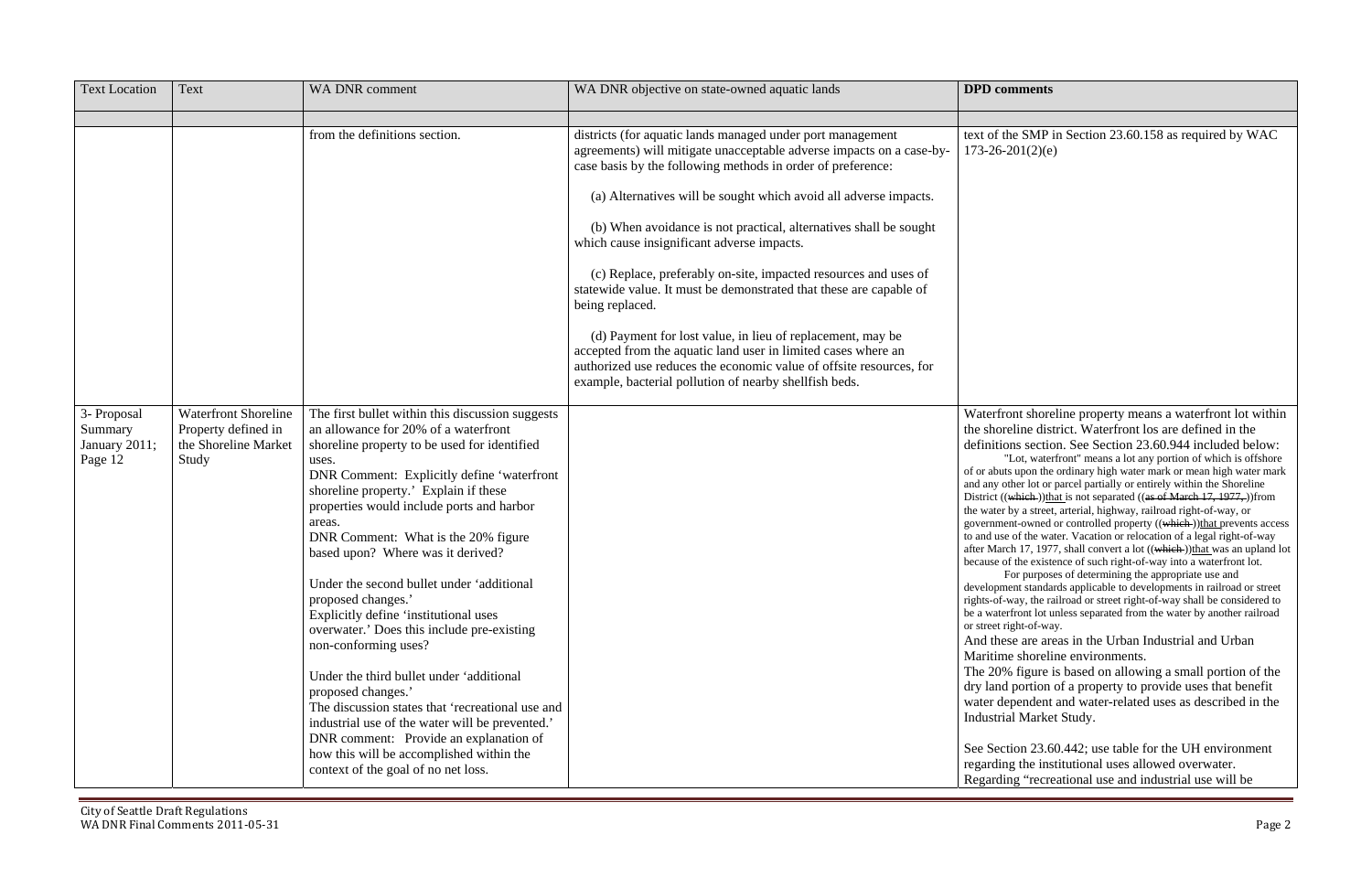ed" the full sentence states the following: forming uses will not be created from this proposal and e conflicts between recreational use and industrial use of r will be prevented.

s refers to potential conflict between these uses.

areas are distinguished in shoreline environments, ally, Urban Harborfront, Urban Industrial and Urban ne, which encourages "harbor uses" of these areas.

 The *Green Shorelines- Bulkhead alternatives for a healthier ashington*, is a non-regulatory approach to shoreline ag. This publication is referred to Seattle's shoreline ion plan.

Second Comprehensive Plan describes the goals and of the SMP including NNL. And the regulations in : 23.60 describe how NNL will be achieved. cally NNL is required as a condition for all action in Sections 23.60.152 and 158. Section 23.60.172 describes the that should be considered when achieving NNL and defined in 23.60.928.

> aquatic vegetation is protected and removal of this on is required to follow mitigation sequencing ne  $1<sup>st</sup>$  step is avoidance. Additionally, subsection 90.B.1 was revised to clarify this requirement.

| <b>Text Location</b>   | Text                      | <b>WA DNR</b> comment                                                                                                                                                                                                                                                                                                                                                                                                                                                                                                                 | WA DNR objective on state-owned aquatic lands | <b>DPD</b> comments                                                                                                                          |
|------------------------|---------------------------|---------------------------------------------------------------------------------------------------------------------------------------------------------------------------------------------------------------------------------------------------------------------------------------------------------------------------------------------------------------------------------------------------------------------------------------------------------------------------------------------------------------------------------------|-----------------------------------------------|----------------------------------------------------------------------------------------------------------------------------------------------|
|                        |                           |                                                                                                                                                                                                                                                                                                                                                                                                                                                                                                                                       |                                               |                                                                                                                                              |
|                        |                           |                                                                                                                                                                                                                                                                                                                                                                                                                                                                                                                                       |                                               | prevented" the fu<br>Non-conforming u<br>future conflicts be<br>the water will be p<br>This refers to pote                                   |
| 4 - General<br>Comment | <b>Harbor Areas</b>       | There does not appear to be a discussion<br>within this plan on harbor areas within the<br>City of Seattle's jurisdiction. A detail of the<br>nexus between this shoreline management<br>plan and the harbor areas management plans<br>needs to be included.                                                                                                                                                                                                                                                                          |                                               | Harbor areas are<br>specifically, Urba<br>Maritime, which                                                                                    |
| 5 - General<br>Comment | <b>Bank Armoring</b>      | Map these areas in an appendix.<br>It is surprising to not find any reference to the<br>extraordinary publication, Green Shorelines-<br>Bulkhead alternatives for a healthier Lake<br>Washington, within the City of Seattle's<br>shoreline management plan considering that<br>the guide was co-published by the City of<br>Seattle. WA DNR suggests that an in depth<br>examination of the guide occurs and the<br>information within the guide is carried over<br>into the shoreline management plan for policy<br>and regulation. |                                               | The Green Shore<br>Lake Washington<br>armoring. This po<br>restoration plan.                                                                 |
| 6 - General<br>Comment | Concept of No Net<br>Loss | It is unclear to the WA DNR how the City of<br>Seattle is approaching and is going to achieve<br>no net loss. It is unclear where there is any<br>discussion of the goal of no net loss of<br>ecological function other than within the<br>Director's Report & Proposal Summary.<br>Somewhere within this plan, the City of<br>Seattle needs a detailed discussion of its goals<br>and objectives to meet no net loss of<br>ecological function.                                                                                      |                                               | Seattle's Compre<br>policies of the SN<br>Chapter 23.60 de<br>Specifically NNI<br>Sections 23.60.1:<br>impacts that shou<br>NNL is defined i |
| 7 - General<br>Comment | <b>Aquatic Vegetation</b> | The WA DNR is especially concerned with<br>protective measures, foremost avoidance then<br>minimization, to native submerged aquatic<br>vegetation both in the marine and freshwater<br>environments. It is unclear from the proposed<br>plan if the City of Seattle intends to provide<br>protections to native submerged aquatic<br>vegetation. Details for WA DNR protections<br>are highlighted within this comment summary                                                                                                       |                                               | Native aquatic ve<br>vegetation is requ<br>which the $1st$ step<br>23.60.190.B.1 wa                                                          |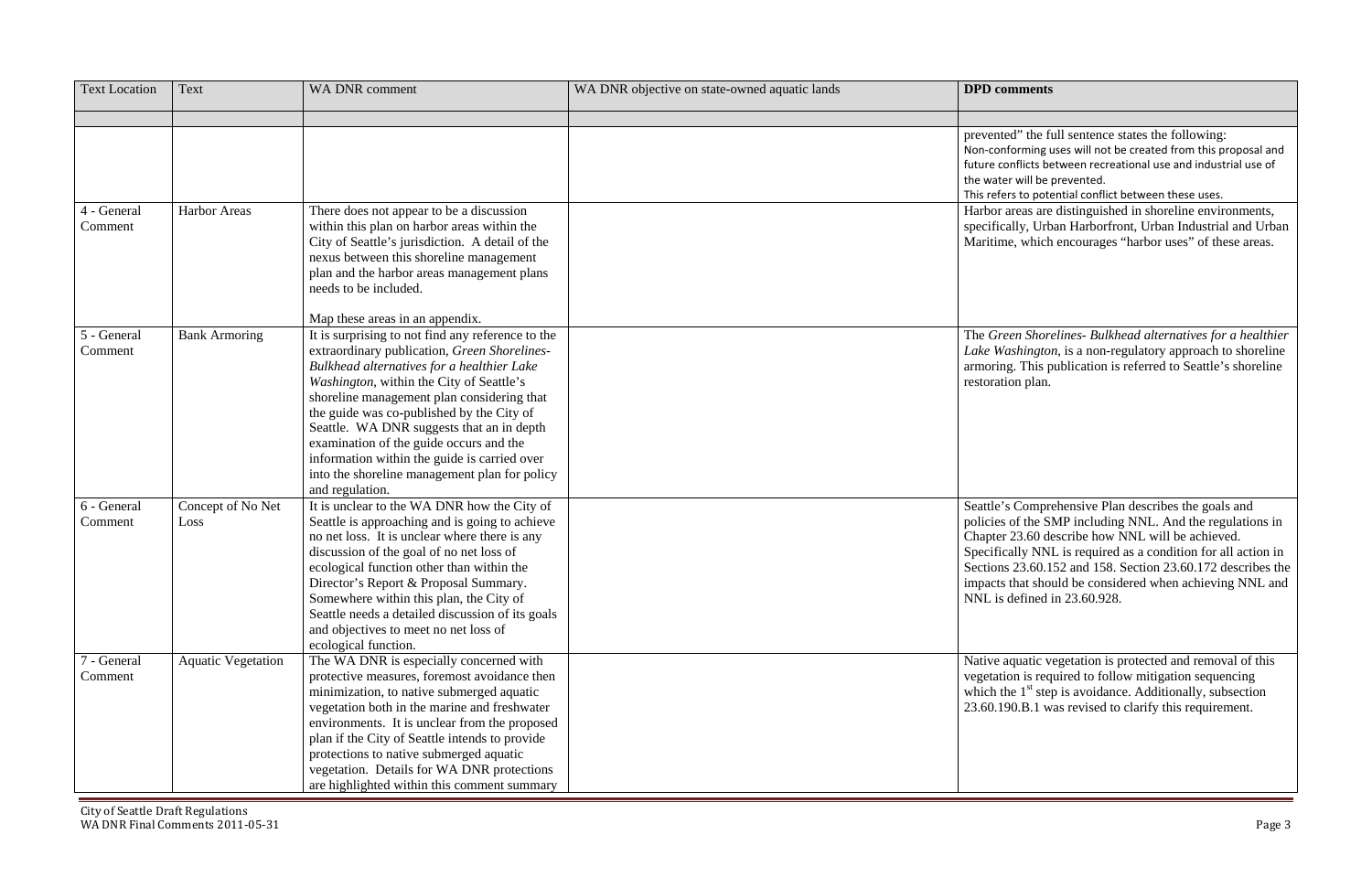$T$  is covered in the WAC 173-26-221(2)(c)(iii) and iv) and the City's SMP in subsection 23.60.160. Note: the WAC uses the term "critical saltwater" and "critical ater" habitat and the City uses the term "priority er" and "priority freshwater" habitat.

d wildlife habitat areas are protected as critical areas  $\frac{1}{23.60.156}$ , which incorporates by reference the definitions and regulations in the City's ECA regulations, Ch. 25.09, which focuses on areas identified by WDFW. In the vegetation regulations  $23.60$ . 190 protect such ion. And Section  $23.60.160$  provides protection for priority saltwater and freshwater habitat.

ted language included in the proposed regulations.

 $\varepsilon$ tions 23.60.016 and 23.60.022

| <b>Text Location</b> | Text                       | WA DNR comment                                                            | WA DNR objective on state-owned aquatic lands                                                                                             | <b>DPD</b> comments |
|----------------------|----------------------------|---------------------------------------------------------------------------|-------------------------------------------------------------------------------------------------------------------------------------------|---------------------|
|                      |                            | in the section on light transmitting features.                            |                                                                                                                                           |                     |
|                      |                            | Please review these protections which will be                             |                                                                                                                                           |                     |
|                      |                            | site specifically applied to all authorized uses                          |                                                                                                                                           |                     |
|                      |                            | of state-owned aquatic lands. WA DNR is                                   |                                                                                                                                           |                     |
|                      |                            | available to assist the City of Seattle upon                              |                                                                                                                                           |                     |
|                      |                            | request.                                                                  |                                                                                                                                           |                     |
| 8General             | <b>Natal River Concept</b> | The Duwamish River is a 'natal river.' The                                |                                                                                                                                           | This concept is c   |
| Comment              |                            | concept being that juvenile salmonids out-                                |                                                                                                                                           | and iv) and the C   |
|                      |                            | migrate from this waterway. The WA DNR                                    |                                                                                                                                           | the WAC uses th     |
|                      |                            | has been playing closer attention to                                      |                                                                                                                                           | freshwater" habit   |
|                      |                            | protections in these natal rivers $\&$ their                              |                                                                                                                                           | saltwater" and "p   |
|                      |                            | estuaries as well as the adjacent 5 mile                                  |                                                                                                                                           |                     |
|                      |                            | perimeter of the river estuaries. Due to the                              |                                                                                                                                           |                     |
|                      |                            | extensive development, industry and                                       |                                                                                                                                           |                     |
|                      |                            | degradation of this waterway it is difficult to                           |                                                                                                                                           |                     |
|                      |                            | ascertain the degree to which avoidance and                               |                                                                                                                                           |                     |
|                      |                            | minimization would actually be effective in                               |                                                                                                                                           |                     |
|                      |                            | achieving no net loss within this area, even                              |                                                                                                                                           |                     |
|                      |                            | with extensive restoration and clean-up                                   |                                                                                                                                           |                     |
|                      |                            | however; it is important to recognize the                                 |                                                                                                                                           |                     |
|                      |                            | ecological significance of this area and plan                             |                                                                                                                                           |                     |
|                      |                            | appropriately for the endangered and                                      |                                                                                                                                           |                     |
|                      |                            | threatened species of the area.                                           |                                                                                                                                           |                     |
| General              | Sensitive Habitat          | WA DNR is especially concerned with                                       |                                                                                                                                           | Fish and wildlife   |
| Comment              |                            | activities in aquatic habitats which will be                              |                                                                                                                                           | in SMC 23.60.15     |
|                      |                            | authorized and regulated by the City of Seattle                           |                                                                                                                                           | definitions and re  |
|                      |                            | in the areas of Lake Washington, Alki Beach,                              |                                                                                                                                           | Ch. 25.09, which    |
|                      |                            | West Point and Magnolia Bluffs. These areas                               |                                                                                                                                           | addition the vege   |
|                      |                            | have been identified by the WA DNR as                                     |                                                                                                                                           | vegetation. And S   |
|                      |                            | habitat of significance for endangered and                                |                                                                                                                                           | priority saltwater  |
|                      |                            | threatened species. WA DNR would like to                                  |                                                                                                                                           |                     |
|                      |                            | collaborate with the City of Seattle to ensure                            |                                                                                                                                           |                     |
|                      |                            | optimal implementation of planning efforts for<br>these areas of concern. |                                                                                                                                           |                     |
|                      | <b>Boat</b>                | WA DNR would like to see boat launches and                                |                                                                                                                                           |                     |
| General              |                            |                                                                           | New or renovated ramps and launches must be an elevated design of                                                                         | Suggested langua    |
| Comment              | Launches/Ramps             | ramps addressed for policy and regulation                                 | sufficient height off the substrate within the nearshore area to                                                                          |                     |
|                      |                            | within this shoreline management plan.                                    | minimize the obstruction of currents, alteration of sediment transport,                                                                   |                     |
|                      |                            |                                                                           | and eliminate the accumulation of drift logs and debris under the<br>ramps or be level with the beach slope within the nearshore area. In |                     |
|                      |                            |                                                                           | instances where the substrate is suitable for forage fish spawning, the                                                                   |                     |
|                      |                            |                                                                           | structure must also span the spawning area.                                                                                               |                     |
| General              | Zoning                     | It is unclear from this planning document how                             |                                                                                                                                           | See Sections 23.6   |
| Comment              |                            | the City of Seattle is going to address zoning                            |                                                                                                                                           |                     |
|                      |                            |                                                                           |                                                                                                                                           |                     |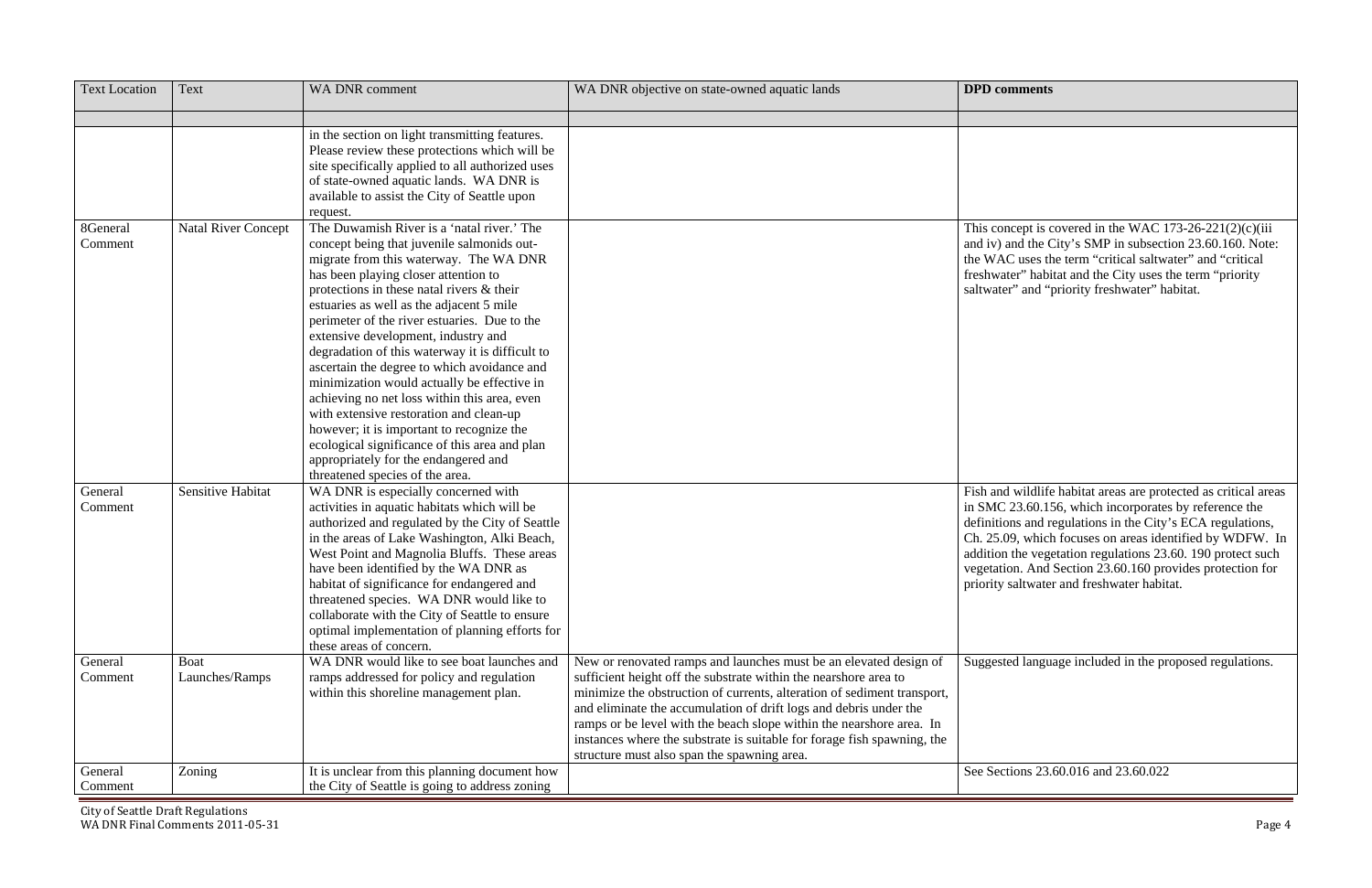| issues in conjunction with new shoreline<br>designations. WA DNR suggests a discussion<br>somewhere within the text of the document<br>which details how this being incorporated into<br>the planning efforts of the City.<br>WA DNR would like to discuss with the City<br><b>Street Ends</b><br>Discuss with DNR staff<br>General<br>Comment<br>of Seattle the specific requirements of how<br>street ends are utilized in accordance with<br>RCW 79.120.010 and the DNR's guidance to<br>ensure public access<br><b>Floating Homes</b><br>It appears that there would be a removal of the<br>No floating homes are required to be removed as a result of<br>General<br>floating homes in the northeast corner of Lake<br>Comment<br>the proposed regulations.<br>Union. Where is the basis for the removal or<br>rezoning on state-owned aquatic lands?<br>DPD will work with DNR staff to resolve this issue.<br>General<br>WA DNR has not been consistently receiving<br>Exemptions<br>Comment<br>notifications for shoreline permit exemptions.<br>This is becoming an ever increasing issue for<br>the WA DNR as state-owned aquatic land<br>lessees are going through the exemption<br>process with the City and the permitting<br>process with WDFW and the Corps, then<br>approach the WA DNR with permits in hand<br>and at no point was there a discussion with the<br>land owner (WA DNR). WA DNR would like<br>to collaborate with the City of Seattle on<br>efficient ways to minimize these issues for<br>city planners, project proponents and lessees<br>of state-owned aquatic lands.<br>(1) An exemption from applying for a SSDP is not an<br>Chapter 4<br>C. Exemptions.<br>WA DNR objects to this exemption. The City<br>of Seattle should evaluate the necessity of<br>exemption from complying with the SMP regulations. All<br>Page 9<br>exempt from<br>Line 16<br>obtaining a Shoreline<br>structures in their shorelines before agreeing<br>the requirements of the SMP apply to exemptions;<br>Substantial<br>(2) Additionally, the exemptions are established by the<br>and exempting an automatic replacement.<br>State through the SMA and the WAC; the City cannot alter<br>Development Permit<br>from the Director.<br>If replacement of a structure "is the common"<br>them.<br>b. Replacement of a<br>method of repair for the type of structure or<br>development," additional scrutiny should be<br>structure or<br>given to the frequency of impacts associated<br>development<br>with in or over water work.<br>The City of Seattle should additionally require | <b>Text Location</b> | Text | WA DNR comment                               | WA DNR objective on state-owned aquatic lands | <b>DPD</b> comments |
|---------------------------------------------------------------------------------------------------------------------------------------------------------------------------------------------------------------------------------------------------------------------------------------------------------------------------------------------------------------------------------------------------------------------------------------------------------------------------------------------------------------------------------------------------------------------------------------------------------------------------------------------------------------------------------------------------------------------------------------------------------------------------------------------------------------------------------------------------------------------------------------------------------------------------------------------------------------------------------------------------------------------------------------------------------------------------------------------------------------------------------------------------------------------------------------------------------------------------------------------------------------------------------------------------------------------------------------------------------------------------------------------------------------------------------------------------------------------------------------------------------------------------------------------------------------------------------------------------------------------------------------------------------------------------------------------------------------------------------------------------------------------------------------------------------------------------------------------------------------------------------------------------------------------------------------------------------------------------------------------------------------------------------------------------------------------------------------------------------------------------------------------------------------------------------------------------------------------------------------------------------------------------------------------------------------------------------------------------------------------------------------------------------------------------------------------------------------------------------------------------------------------------------------------------------------------------------------------------------|----------------------|------|----------------------------------------------|-----------------------------------------------|---------------------|
|                                                                                                                                                                                                                                                                                                                                                                                                                                                                                                                                                                                                                                                                                                                                                                                                                                                                                                                                                                                                                                                                                                                                                                                                                                                                                                                                                                                                                                                                                                                                                                                                                                                                                                                                                                                                                                                                                                                                                                                                                                                                                                                                                                                                                                                                                                                                                                                                                                                                                                                                                                                                         |                      |      |                                              |                                               |                     |
|                                                                                                                                                                                                                                                                                                                                                                                                                                                                                                                                                                                                                                                                                                                                                                                                                                                                                                                                                                                                                                                                                                                                                                                                                                                                                                                                                                                                                                                                                                                                                                                                                                                                                                                                                                                                                                                                                                                                                                                                                                                                                                                                                                                                                                                                                                                                                                                                                                                                                                                                                                                                         |                      |      |                                              |                                               |                     |
|                                                                                                                                                                                                                                                                                                                                                                                                                                                                                                                                                                                                                                                                                                                                                                                                                                                                                                                                                                                                                                                                                                                                                                                                                                                                                                                                                                                                                                                                                                                                                                                                                                                                                                                                                                                                                                                                                                                                                                                                                                                                                                                                                                                                                                                                                                                                                                                                                                                                                                                                                                                                         |                      |      |                                              |                                               |                     |
|                                                                                                                                                                                                                                                                                                                                                                                                                                                                                                                                                                                                                                                                                                                                                                                                                                                                                                                                                                                                                                                                                                                                                                                                                                                                                                                                                                                                                                                                                                                                                                                                                                                                                                                                                                                                                                                                                                                                                                                                                                                                                                                                                                                                                                                                                                                                                                                                                                                                                                                                                                                                         |                      |      |                                              |                                               |                     |
|                                                                                                                                                                                                                                                                                                                                                                                                                                                                                                                                                                                                                                                                                                                                                                                                                                                                                                                                                                                                                                                                                                                                                                                                                                                                                                                                                                                                                                                                                                                                                                                                                                                                                                                                                                                                                                                                                                                                                                                                                                                                                                                                                                                                                                                                                                                                                                                                                                                                                                                                                                                                         |                      |      |                                              |                                               |                     |
|                                                                                                                                                                                                                                                                                                                                                                                                                                                                                                                                                                                                                                                                                                                                                                                                                                                                                                                                                                                                                                                                                                                                                                                                                                                                                                                                                                                                                                                                                                                                                                                                                                                                                                                                                                                                                                                                                                                                                                                                                                                                                                                                                                                                                                                                                                                                                                                                                                                                                                                                                                                                         |                      |      |                                              |                                               |                     |
|                                                                                                                                                                                                                                                                                                                                                                                                                                                                                                                                                                                                                                                                                                                                                                                                                                                                                                                                                                                                                                                                                                                                                                                                                                                                                                                                                                                                                                                                                                                                                                                                                                                                                                                                                                                                                                                                                                                                                                                                                                                                                                                                                                                                                                                                                                                                                                                                                                                                                                                                                                                                         |                      |      |                                              |                                               |                     |
|                                                                                                                                                                                                                                                                                                                                                                                                                                                                                                                                                                                                                                                                                                                                                                                                                                                                                                                                                                                                                                                                                                                                                                                                                                                                                                                                                                                                                                                                                                                                                                                                                                                                                                                                                                                                                                                                                                                                                                                                                                                                                                                                                                                                                                                                                                                                                                                                                                                                                                                                                                                                         |                      |      |                                              |                                               |                     |
|                                                                                                                                                                                                                                                                                                                                                                                                                                                                                                                                                                                                                                                                                                                                                                                                                                                                                                                                                                                                                                                                                                                                                                                                                                                                                                                                                                                                                                                                                                                                                                                                                                                                                                                                                                                                                                                                                                                                                                                                                                                                                                                                                                                                                                                                                                                                                                                                                                                                                                                                                                                                         |                      |      |                                              |                                               |                     |
|                                                                                                                                                                                                                                                                                                                                                                                                                                                                                                                                                                                                                                                                                                                                                                                                                                                                                                                                                                                                                                                                                                                                                                                                                                                                                                                                                                                                                                                                                                                                                                                                                                                                                                                                                                                                                                                                                                                                                                                                                                                                                                                                                                                                                                                                                                                                                                                                                                                                                                                                                                                                         |                      |      |                                              |                                               |                     |
|                                                                                                                                                                                                                                                                                                                                                                                                                                                                                                                                                                                                                                                                                                                                                                                                                                                                                                                                                                                                                                                                                                                                                                                                                                                                                                                                                                                                                                                                                                                                                                                                                                                                                                                                                                                                                                                                                                                                                                                                                                                                                                                                                                                                                                                                                                                                                                                                                                                                                                                                                                                                         |                      |      |                                              |                                               |                     |
|                                                                                                                                                                                                                                                                                                                                                                                                                                                                                                                                                                                                                                                                                                                                                                                                                                                                                                                                                                                                                                                                                                                                                                                                                                                                                                                                                                                                                                                                                                                                                                                                                                                                                                                                                                                                                                                                                                                                                                                                                                                                                                                                                                                                                                                                                                                                                                                                                                                                                                                                                                                                         |                      |      |                                              |                                               |                     |
|                                                                                                                                                                                                                                                                                                                                                                                                                                                                                                                                                                                                                                                                                                                                                                                                                                                                                                                                                                                                                                                                                                                                                                                                                                                                                                                                                                                                                                                                                                                                                                                                                                                                                                                                                                                                                                                                                                                                                                                                                                                                                                                                                                                                                                                                                                                                                                                                                                                                                                                                                                                                         |                      |      |                                              |                                               |                     |
|                                                                                                                                                                                                                                                                                                                                                                                                                                                                                                                                                                                                                                                                                                                                                                                                                                                                                                                                                                                                                                                                                                                                                                                                                                                                                                                                                                                                                                                                                                                                                                                                                                                                                                                                                                                                                                                                                                                                                                                                                                                                                                                                                                                                                                                                                                                                                                                                                                                                                                                                                                                                         |                      |      |                                              |                                               |                     |
|                                                                                                                                                                                                                                                                                                                                                                                                                                                                                                                                                                                                                                                                                                                                                                                                                                                                                                                                                                                                                                                                                                                                                                                                                                                                                                                                                                                                                                                                                                                                                                                                                                                                                                                                                                                                                                                                                                                                                                                                                                                                                                                                                                                                                                                                                                                                                                                                                                                                                                                                                                                                         |                      |      |                                              |                                               |                     |
|                                                                                                                                                                                                                                                                                                                                                                                                                                                                                                                                                                                                                                                                                                                                                                                                                                                                                                                                                                                                                                                                                                                                                                                                                                                                                                                                                                                                                                                                                                                                                                                                                                                                                                                                                                                                                                                                                                                                                                                                                                                                                                                                                                                                                                                                                                                                                                                                                                                                                                                                                                                                         |                      |      |                                              |                                               |                     |
|                                                                                                                                                                                                                                                                                                                                                                                                                                                                                                                                                                                                                                                                                                                                                                                                                                                                                                                                                                                                                                                                                                                                                                                                                                                                                                                                                                                                                                                                                                                                                                                                                                                                                                                                                                                                                                                                                                                                                                                                                                                                                                                                                                                                                                                                                                                                                                                                                                                                                                                                                                                                         |                      |      |                                              |                                               |                     |
|                                                                                                                                                                                                                                                                                                                                                                                                                                                                                                                                                                                                                                                                                                                                                                                                                                                                                                                                                                                                                                                                                                                                                                                                                                                                                                                                                                                                                                                                                                                                                                                                                                                                                                                                                                                                                                                                                                                                                                                                                                                                                                                                                                                                                                                                                                                                                                                                                                                                                                                                                                                                         |                      |      |                                              |                                               |                     |
|                                                                                                                                                                                                                                                                                                                                                                                                                                                                                                                                                                                                                                                                                                                                                                                                                                                                                                                                                                                                                                                                                                                                                                                                                                                                                                                                                                                                                                                                                                                                                                                                                                                                                                                                                                                                                                                                                                                                                                                                                                                                                                                                                                                                                                                                                                                                                                                                                                                                                                                                                                                                         |                      |      |                                              |                                               |                     |
|                                                                                                                                                                                                                                                                                                                                                                                                                                                                                                                                                                                                                                                                                                                                                                                                                                                                                                                                                                                                                                                                                                                                                                                                                                                                                                                                                                                                                                                                                                                                                                                                                                                                                                                                                                                                                                                                                                                                                                                                                                                                                                                                                                                                                                                                                                                                                                                                                                                                                                                                                                                                         |                      |      |                                              |                                               |                     |
|                                                                                                                                                                                                                                                                                                                                                                                                                                                                                                                                                                                                                                                                                                                                                                                                                                                                                                                                                                                                                                                                                                                                                                                                                                                                                                                                                                                                                                                                                                                                                                                                                                                                                                                                                                                                                                                                                                                                                                                                                                                                                                                                                                                                                                                                                                                                                                                                                                                                                                                                                                                                         |                      |      |                                              |                                               |                     |
|                                                                                                                                                                                                                                                                                                                                                                                                                                                                                                                                                                                                                                                                                                                                                                                                                                                                                                                                                                                                                                                                                                                                                                                                                                                                                                                                                                                                                                                                                                                                                                                                                                                                                                                                                                                                                                                                                                                                                                                                                                                                                                                                                                                                                                                                                                                                                                                                                                                                                                                                                                                                         |                      |      |                                              |                                               |                     |
|                                                                                                                                                                                                                                                                                                                                                                                                                                                                                                                                                                                                                                                                                                                                                                                                                                                                                                                                                                                                                                                                                                                                                                                                                                                                                                                                                                                                                                                                                                                                                                                                                                                                                                                                                                                                                                                                                                                                                                                                                                                                                                                                                                                                                                                                                                                                                                                                                                                                                                                                                                                                         |                      |      |                                              |                                               |                     |
|                                                                                                                                                                                                                                                                                                                                                                                                                                                                                                                                                                                                                                                                                                                                                                                                                                                                                                                                                                                                                                                                                                                                                                                                                                                                                                                                                                                                                                                                                                                                                                                                                                                                                                                                                                                                                                                                                                                                                                                                                                                                                                                                                                                                                                                                                                                                                                                                                                                                                                                                                                                                         |                      |      |                                              |                                               |                     |
|                                                                                                                                                                                                                                                                                                                                                                                                                                                                                                                                                                                                                                                                                                                                                                                                                                                                                                                                                                                                                                                                                                                                                                                                                                                                                                                                                                                                                                                                                                                                                                                                                                                                                                                                                                                                                                                                                                                                                                                                                                                                                                                                                                                                                                                                                                                                                                                                                                                                                                                                                                                                         |                      |      |                                              |                                               |                     |
|                                                                                                                                                                                                                                                                                                                                                                                                                                                                                                                                                                                                                                                                                                                                                                                                                                                                                                                                                                                                                                                                                                                                                                                                                                                                                                                                                                                                                                                                                                                                                                                                                                                                                                                                                                                                                                                                                                                                                                                                                                                                                                                                                                                                                                                                                                                                                                                                                                                                                                                                                                                                         |                      |      |                                              |                                               |                     |
|                                                                                                                                                                                                                                                                                                                                                                                                                                                                                                                                                                                                                                                                                                                                                                                                                                                                                                                                                                                                                                                                                                                                                                                                                                                                                                                                                                                                                                                                                                                                                                                                                                                                                                                                                                                                                                                                                                                                                                                                                                                                                                                                                                                                                                                                                                                                                                                                                                                                                                                                                                                                         |                      |      |                                              |                                               |                     |
|                                                                                                                                                                                                                                                                                                                                                                                                                                                                                                                                                                                                                                                                                                                                                                                                                                                                                                                                                                                                                                                                                                                                                                                                                                                                                                                                                                                                                                                                                                                                                                                                                                                                                                                                                                                                                                                                                                                                                                                                                                                                                                                                                                                                                                                                                                                                                                                                                                                                                                                                                                                                         |                      |      |                                              |                                               |                     |
|                                                                                                                                                                                                                                                                                                                                                                                                                                                                                                                                                                                                                                                                                                                                                                                                                                                                                                                                                                                                                                                                                                                                                                                                                                                                                                                                                                                                                                                                                                                                                                                                                                                                                                                                                                                                                                                                                                                                                                                                                                                                                                                                                                                                                                                                                                                                                                                                                                                                                                                                                                                                         |                      |      |                                              |                                               |                     |
|                                                                                                                                                                                                                                                                                                                                                                                                                                                                                                                                                                                                                                                                                                                                                                                                                                                                                                                                                                                                                                                                                                                                                                                                                                                                                                                                                                                                                                                                                                                                                                                                                                                                                                                                                                                                                                                                                                                                                                                                                                                                                                                                                                                                                                                                                                                                                                                                                                                                                                                                                                                                         |                      |      |                                              |                                               |                     |
|                                                                                                                                                                                                                                                                                                                                                                                                                                                                                                                                                                                                                                                                                                                                                                                                                                                                                                                                                                                                                                                                                                                                                                                                                                                                                                                                                                                                                                                                                                                                                                                                                                                                                                                                                                                                                                                                                                                                                                                                                                                                                                                                                                                                                                                                                                                                                                                                                                                                                                                                                                                                         |                      |      |                                              |                                               |                     |
|                                                                                                                                                                                                                                                                                                                                                                                                                                                                                                                                                                                                                                                                                                                                                                                                                                                                                                                                                                                                                                                                                                                                                                                                                                                                                                                                                                                                                                                                                                                                                                                                                                                                                                                                                                                                                                                                                                                                                                                                                                                                                                                                                                                                                                                                                                                                                                                                                                                                                                                                                                                                         |                      |      |                                              |                                               |                     |
|                                                                                                                                                                                                                                                                                                                                                                                                                                                                                                                                                                                                                                                                                                                                                                                                                                                                                                                                                                                                                                                                                                                                                                                                                                                                                                                                                                                                                                                                                                                                                                                                                                                                                                                                                                                                                                                                                                                                                                                                                                                                                                                                                                                                                                                                                                                                                                                                                                                                                                                                                                                                         |                      |      |                                              |                                               |                     |
|                                                                                                                                                                                                                                                                                                                                                                                                                                                                                                                                                                                                                                                                                                                                                                                                                                                                                                                                                                                                                                                                                                                                                                                                                                                                                                                                                                                                                                                                                                                                                                                                                                                                                                                                                                                                                                                                                                                                                                                                                                                                                                                                                                                                                                                                                                                                                                                                                                                                                                                                                                                                         |                      |      |                                              |                                               |                     |
|                                                                                                                                                                                                                                                                                                                                                                                                                                                                                                                                                                                                                                                                                                                                                                                                                                                                                                                                                                                                                                                                                                                                                                                                                                                                                                                                                                                                                                                                                                                                                                                                                                                                                                                                                                                                                                                                                                                                                                                                                                                                                                                                                                                                                                                                                                                                                                                                                                                                                                                                                                                                         |                      |      |                                              |                                               |                     |
|                                                                                                                                                                                                                                                                                                                                                                                                                                                                                                                                                                                                                                                                                                                                                                                                                                                                                                                                                                                                                                                                                                                                                                                                                                                                                                                                                                                                                                                                                                                                                                                                                                                                                                                                                                                                                                                                                                                                                                                                                                                                                                                                                                                                                                                                                                                                                                                                                                                                                                                                                                                                         |                      |      |                                              |                                               |                     |
|                                                                                                                                                                                                                                                                                                                                                                                                                                                                                                                                                                                                                                                                                                                                                                                                                                                                                                                                                                                                                                                                                                                                                                                                                                                                                                                                                                                                                                                                                                                                                                                                                                                                                                                                                                                                                                                                                                                                                                                                                                                                                                                                                                                                                                                                                                                                                                                                                                                                                                                                                                                                         |                      |      |                                              |                                               |                     |
|                                                                                                                                                                                                                                                                                                                                                                                                                                                                                                                                                                                                                                                                                                                                                                                                                                                                                                                                                                                                                                                                                                                                                                                                                                                                                                                                                                                                                                                                                                                                                                                                                                                                                                                                                                                                                                                                                                                                                                                                                                                                                                                                                                                                                                                                                                                                                                                                                                                                                                                                                                                                         |                      |      |                                              |                                               |                     |
|                                                                                                                                                                                                                                                                                                                                                                                                                                                                                                                                                                                                                                                                                                                                                                                                                                                                                                                                                                                                                                                                                                                                                                                                                                                                                                                                                                                                                                                                                                                                                                                                                                                                                                                                                                                                                                                                                                                                                                                                                                                                                                                                                                                                                                                                                                                                                                                                                                                                                                                                                                                                         |                      |      |                                              |                                               |                     |
|                                                                                                                                                                                                                                                                                                                                                                                                                                                                                                                                                                                                                                                                                                                                                                                                                                                                                                                                                                                                                                                                                                                                                                                                                                                                                                                                                                                                                                                                                                                                                                                                                                                                                                                                                                                                                                                                                                                                                                                                                                                                                                                                                                                                                                                                                                                                                                                                                                                                                                                                                                                                         |                      |      |                                              |                                               |                     |
|                                                                                                                                                                                                                                                                                                                                                                                                                                                                                                                                                                                                                                                                                                                                                                                                                                                                                                                                                                                                                                                                                                                                                                                                                                                                                                                                                                                                                                                                                                                                                                                                                                                                                                                                                                                                                                                                                                                                                                                                                                                                                                                                                                                                                                                                                                                                                                                                                                                                                                                                                                                                         |                      |      |                                              |                                               |                     |
|                                                                                                                                                                                                                                                                                                                                                                                                                                                                                                                                                                                                                                                                                                                                                                                                                                                                                                                                                                                                                                                                                                                                                                                                                                                                                                                                                                                                                                                                                                                                                                                                                                                                                                                                                                                                                                                                                                                                                                                                                                                                                                                                                                                                                                                                                                                                                                                                                                                                                                                                                                                                         |                      |      | replacements to be designed with the highest |                                               |                     |
| environmental standards to ensure longevity                                                                                                                                                                                                                                                                                                                                                                                                                                                                                                                                                                                                                                                                                                                                                                                                                                                                                                                                                                                                                                                                                                                                                                                                                                                                                                                                                                                                                                                                                                                                                                                                                                                                                                                                                                                                                                                                                                                                                                                                                                                                                                                                                                                                                                                                                                                                                                                                                                                                                                                                                             |                      |      |                                              |                                               |                     |
| of the development with the least                                                                                                                                                                                                                                                                                                                                                                                                                                                                                                                                                                                                                                                                                                                                                                                                                                                                                                                                                                                                                                                                                                                                                                                                                                                                                                                                                                                                                                                                                                                                                                                                                                                                                                                                                                                                                                                                                                                                                                                                                                                                                                                                                                                                                                                                                                                                                                                                                                                                                                                                                                       |                      |      |                                              |                                               |                     |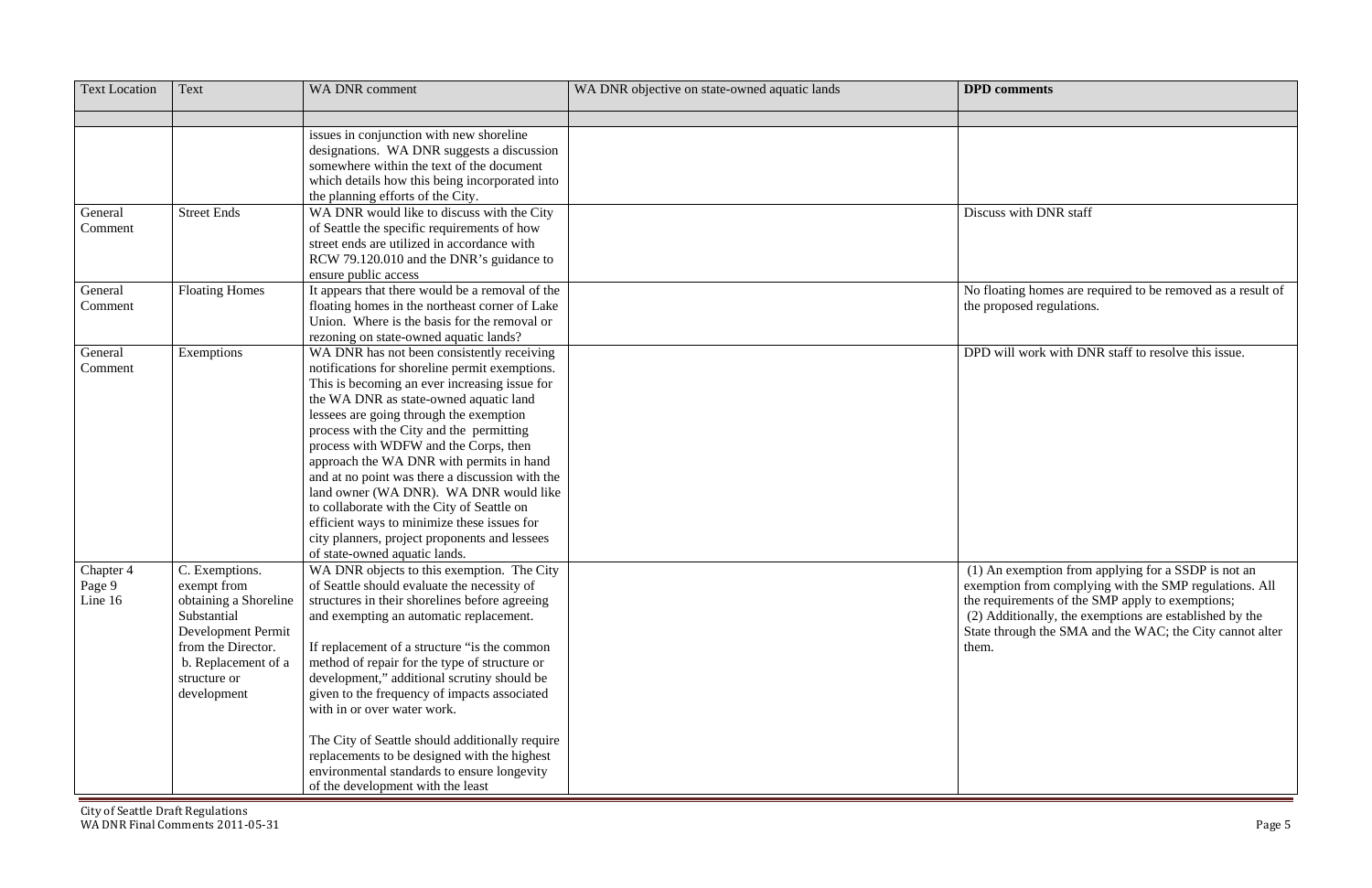| <b>Text Location</b>            | <b>Text</b>                                                                                                                                                                                                                                                        | WA DNR comment                                                                                                                                                                                                                                                                                                                                                                                                                                                                                                                                                                                      | WA DNR objective on state-owned aquatic lands | <b>DPD</b> comments                                                                                                                                                                                                                               |
|---------------------------------|--------------------------------------------------------------------------------------------------------------------------------------------------------------------------------------------------------------------------------------------------------------------|-----------------------------------------------------------------------------------------------------------------------------------------------------------------------------------------------------------------------------------------------------------------------------------------------------------------------------------------------------------------------------------------------------------------------------------------------------------------------------------------------------------------------------------------------------------------------------------------------------|-----------------------------------------------|---------------------------------------------------------------------------------------------------------------------------------------------------------------------------------------------------------------------------------------------------|
|                                 |                                                                                                                                                                                                                                                                    |                                                                                                                                                                                                                                                                                                                                                                                                                                                                                                                                                                                                     |                                               |                                                                                                                                                                                                                                                   |
|                                 |                                                                                                                                                                                                                                                                    | environmental impact. Exemption for<br>replacements would not assure this and<br>therefore WA DNR finds objection.                                                                                                                                                                                                                                                                                                                                                                                                                                                                                  |                                               |                                                                                                                                                                                                                                                   |
| Chapter 4<br>Page 9<br>Line 23  | C. Exemptions.<br>exempt from<br>obtaining a Shoreline<br>Substantial<br>Development Permit<br>from the Director.<br>2. Construction of the<br>"normal protective<br>bulkhead" common<br>to single-family<br>residences.                                           | WA DNR objects to this exemption. The City<br>of Seattle should require project proponents to<br>exhaust all soft armoring solutions (as detailed<br>in the City of Seattle's Green Shorelines-<br>Bulkhead alternatives for a healthier Lake<br>Washington), prior to any hard armoring on<br>the shoreline. An exemption for this activity<br>allows armored shorelines to remain armored<br>and does not address the long term cumulative<br>impacts of this activity. This should not be<br>exempted rather it should be thoroughly<br>scrutinized through a conditional use permit<br>process. |                                               | See comments above. Additionally see the requirements of<br>23.60.188, which apply to exempt bulkheads.                                                                                                                                           |
| Chapter 4<br>Page 10<br>Line 16 | e. Beach<br>nourishment, or non-<br>structural or soft<br>engineering is<br>proposed                                                                                                                                                                               | WA DNR objects to this exemption. The City<br>of Seattle should not exempt this activity but<br>should require a conditional use permit which<br>is consistent with the WA Dept of Fish $\&$<br>Wildlife HPA permit, the U.S. Army Corps of<br>Engineers Nationwide Permits 3, 13 & 27<br>(whichever is applicable) as well as a WA<br>DNR use authorization, if the project extends<br>onto state-owned aquatic lands.<br>WA DNR is concerned with projects which<br>are permitted as beach nourishment or<br>restoration but actually act to fill or hard                                         |                                               | See comments above. Additionally, projects are required to<br>meet the standards of Section 23.60.188 and the standards<br>apply which do not include hard engineering. Fill can be<br>used in soft engineering if it meets certain requirements. |
| Chapter 4<br>Page 12<br>Line 1  | C. Exemptions.<br>exempt from<br>obtaining a Shoreline<br>Substantial<br>Development Permit<br>from the Director.<br>5. Construction or<br>modification, by or<br>under the authority of<br>the Coast Guard or a<br>designated port<br>management<br>authority, of | armor.<br>WA DNR objects to this exemption. The City<br>of Seattle should not exempt this activity but<br>should require a conditional use permit which<br>is consistent with the WA Dept of Fish $\&$<br>Wildlife HPA Permit, the U.S. Army Corps of<br>Engineers Nationwide Permits 1, 9,<br>10(whichever is applicable) as well as the WA<br>DNR Mooring Registration Program, if the<br>mooring is placed onto state-owned aquatic<br>lands.                                                                                                                                                    |                                               | See comments above                                                                                                                                                                                                                                |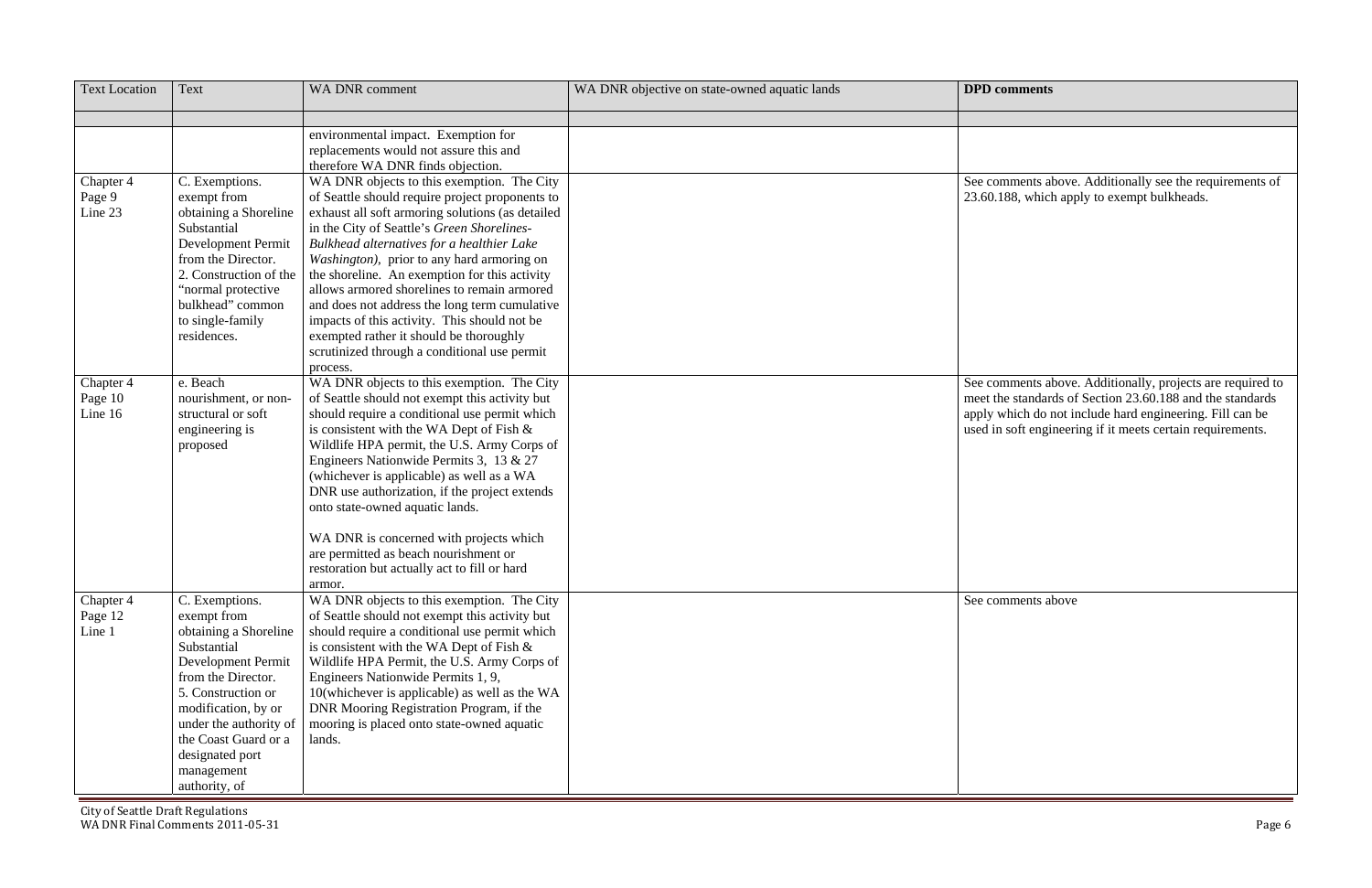| navigational aids,<br>such as channel<br>markers and anchor<br>buoys;<br>C. Exemptions.<br>WA DNR objects to this exemption. The City<br>Chapter 4<br>See comments above<br>Page 12-13<br>of Seattle should not exempt this activity but<br>exempt from<br>All of #7<br>should require a conditional use permit which<br>obtaining a Shoreline<br>is consistent with not only the WA Dept of<br>Substantial<br>Fish & Wildlife HPA, the U.S. Army Corps<br>Development Permit |  |
|-------------------------------------------------------------------------------------------------------------------------------------------------------------------------------------------------------------------------------------------------------------------------------------------------------------------------------------------------------------------------------------------------------------------------------------------------------------------------------|--|
|                                                                                                                                                                                                                                                                                                                                                                                                                                                                               |  |
|                                                                                                                                                                                                                                                                                                                                                                                                                                                                               |  |
|                                                                                                                                                                                                                                                                                                                                                                                                                                                                               |  |
|                                                                                                                                                                                                                                                                                                                                                                                                                                                                               |  |
|                                                                                                                                                                                                                                                                                                                                                                                                                                                                               |  |
|                                                                                                                                                                                                                                                                                                                                                                                                                                                                               |  |
|                                                                                                                                                                                                                                                                                                                                                                                                                                                                               |  |
|                                                                                                                                                                                                                                                                                                                                                                                                                                                                               |  |
|                                                                                                                                                                                                                                                                                                                                                                                                                                                                               |  |
|                                                                                                                                                                                                                                                                                                                                                                                                                                                                               |  |
| of Engineers Regional General Permits 3 &<br>from the Director.                                                                                                                                                                                                                                                                                                                                                                                                               |  |
| 6(whichever is applicable) as well a WA DNR<br>Construction of a pier                                                                                                                                                                                                                                                                                                                                                                                                         |  |
| use authorization, if the project extends onto<br>accessory to                                                                                                                                                                                                                                                                                                                                                                                                                |  |
| state-owned aquatic lands.<br>residential structures                                                                                                                                                                                                                                                                                                                                                                                                                          |  |
| WA DNR objects to this exemption. The City<br>Chapter 4<br>C. Exemptions.<br>See comment above                                                                                                                                                                                                                                                                                                                                                                                |  |
| Page 15<br>of Seattle should not exempt this activity but<br>exempt from                                                                                                                                                                                                                                                                                                                                                                                                      |  |
| All of $#16$<br>obtaining a Shoreline<br>should require a conditional use permit which                                                                                                                                                                                                                                                                                                                                                                                        |  |
| is consistent & permitted by the WA Dept of<br>Substantial                                                                                                                                                                                                                                                                                                                                                                                                                    |  |
| Development Permit<br>Fish & Wildlife, the U.S. Army Corps of                                                                                                                                                                                                                                                                                                                                                                                                                 |  |
| Engineers Nationwide Permits 4, 27 &<br>from the Director. A                                                                                                                                                                                                                                                                                                                                                                                                                  |  |
| 30(whichever is applicable) as well as a WA<br>public or private                                                                                                                                                                                                                                                                                                                                                                                                              |  |
| DNR use authorization, if the project extends<br>project, the primary                                                                                                                                                                                                                                                                                                                                                                                                         |  |
| purpose of which is<br>onto state-owned aquatic lands.<br>to improve fish or                                                                                                                                                                                                                                                                                                                                                                                                  |  |
| wildlife habitat or                                                                                                                                                                                                                                                                                                                                                                                                                                                           |  |
| fish passage                                                                                                                                                                                                                                                                                                                                                                                                                                                                  |  |
| 2. Determine the<br>WA DNR is often concerned with mitigation<br>Proposed regulations amended, all projects will start at the<br>Chapter 4                                                                                                                                                                                                                                                                                                                                    |  |
| 23.60.027<br>programs with financial options to project<br>first step of mitigation sequencing - "avoid." The purpose<br>costs of actions that                                                                                                                                                                                                                                                                                                                                |  |
| proponents. Although WA DNR recognizes<br>of this section, which has been revised, is to authorize<br>Ecological<br>either provide                                                                                                                                                                                                                                                                                                                                            |  |
| that providing a financial option for mitigation<br>mitigation or<br>payment, not to minimize initial steps of mitigation<br>restoration and                                                                                                                                                                                                                                                                                                                                  |  |
| can be one of the best ways to streamline<br>contribute to<br>mitigation<br>sequencing.                                                                                                                                                                                                                                                                                                                                                                                       |  |
| restoration efforts by a local jurisdiction, it<br>restoration of<br>program                                                                                                                                                                                                                                                                                                                                                                                                  |  |
| Page18-19<br>also has the potential for project proponents to<br>ecological functions.                                                                                                                                                                                                                                                                                                                                                                                        |  |
| B. The Director may<br>buy their way out of the mitigation sequence                                                                                                                                                                                                                                                                                                                                                                                                           |  |
| of avoid, minimize then compensate. The<br>authorize payment                                                                                                                                                                                                                                                                                                                                                                                                                  |  |
| for mitigation<br>City of Seattle must ensure that the project                                                                                                                                                                                                                                                                                                                                                                                                                |  |
| impacts into a<br>proponents are truly first avoiding then<br>minimizing and lastly financially<br>dedicated fund to be                                                                                                                                                                                                                                                                                                                                                       |  |
| used for ecological<br>compensating for impacts and not allowing                                                                                                                                                                                                                                                                                                                                                                                                              |  |
| mitigation in the<br>project proponents to skip directly to 'how                                                                                                                                                                                                                                                                                                                                                                                                              |  |
| Shoreline District, in<br>much will it cost to get this project financially                                                                                                                                                                                                                                                                                                                                                                                                   |  |
| lieu of requiring<br>compensated for?' WA DNR would like the                                                                                                                                                                                                                                                                                                                                                                                                                  |  |
| City of Seattle to address these concerns<br>physical mitigation.                                                                                                                                                                                                                                                                                                                                                                                                             |  |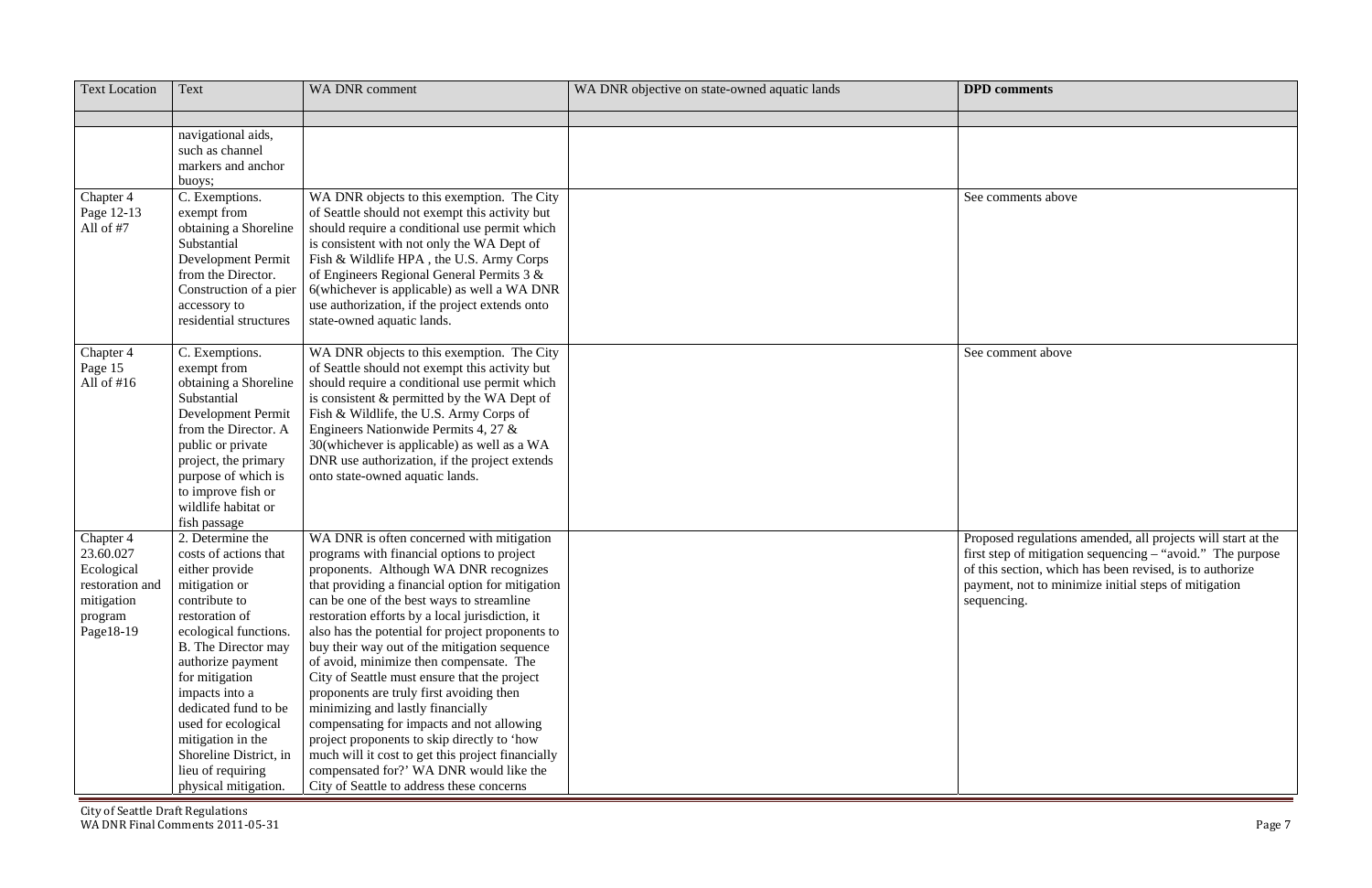Section revised as follows to address comment.

e development, shoreline modification or use a Section 10 Permit under the Federal Rivers and Act of 1899, a use authorization from the WA Section 404 permit under the Federal Water on Control Act of 1972, or a Hydraulic Project al permit under the State Hydraulic Code of 1943, or ed on state-owned aquatic lands, a Letter of tion as specified in WAC 173-27-050 and the nation of consistency shall be sent to Ecology and WA DNR for projects on state-owned land.  $\overline{\text{I}^{\text{1}}$  moorage requirement is provided in 23.60.152.L and was revised but continues to use the term "feasible because standards change and depend on whether it is an structure.

| <b>Text Location</b>                | Text                                                                                                                                                                                                                                         | <b>WA DNR comment</b>                                                                                                                                                                                                                                                                                                                                                                                                                                                                                                                                                                                                                                                                                                                                                                                                                                                                                                                                                                                        | WA DNR objective on state-owned aquatic lands                                                                                                                                                                                                                                                                                                                                                                                                                           | <b>DPD</b> comments                                                                                                                                                                                                                   |
|-------------------------------------|----------------------------------------------------------------------------------------------------------------------------------------------------------------------------------------------------------------------------------------------|--------------------------------------------------------------------------------------------------------------------------------------------------------------------------------------------------------------------------------------------------------------------------------------------------------------------------------------------------------------------------------------------------------------------------------------------------------------------------------------------------------------------------------------------------------------------------------------------------------------------------------------------------------------------------------------------------------------------------------------------------------------------------------------------------------------------------------------------------------------------------------------------------------------------------------------------------------------------------------------------------------------|-------------------------------------------------------------------------------------------------------------------------------------------------------------------------------------------------------------------------------------------------------------------------------------------------------------------------------------------------------------------------------------------------------------------------------------------------------------------------|---------------------------------------------------------------------------------------------------------------------------------------------------------------------------------------------------------------------------------------|
|                                     |                                                                                                                                                                                                                                              |                                                                                                                                                                                                                                                                                                                                                                                                                                                                                                                                                                                                                                                                                                                                                                                                                                                                                                                                                                                                              |                                                                                                                                                                                                                                                                                                                                                                                                                                                                         |                                                                                                                                                                                                                                       |
|                                     | The Director may<br>also authorize<br>payment for habitat<br>units required by this<br>Chapter into a fund to<br>be used for<br>restoration of<br>ecological functions.                                                                      | within their restoration plan in the SMP.                                                                                                                                                                                                                                                                                                                                                                                                                                                                                                                                                                                                                                                                                                                                                                                                                                                                                                                                                                    |                                                                                                                                                                                                                                                                                                                                                                                                                                                                         |                                                                                                                                                                                                                                       |
| Chapter 4<br>Page 29-30             | 23.60.062 Procedures<br>for determining<br>consistency with the<br>chapter and for<br>obtaining exemptions<br>from Shoreline<br>Substantial<br>Development Permit<br>requirements and for<br>determining<br>consistency with the<br>chapter. | WA DNR requests that the agency be included<br>for concurrence to an exemption for any<br>substantial development permit if the project<br>is proposed on state-owned aquatic lands.                                                                                                                                                                                                                                                                                                                                                                                                                                                                                                                                                                                                                                                                                                                                                                                                                         | 2. If the development, shoreline modification or use requires a<br>Section 10 Permit under the Federal Rivers and Harbors Act of 1899,<br>a use authorization from the WA DNR, a Section 404 permit under<br>the Federal Water Pollution Control Act of 1972, or a Hydraulic<br>Project Approval permit under the State Hydraulic Code of 1943 a<br>Letter of Exemption as specified in WAC 173-27-050 and the<br>determination of consistency shall be sent to Ecology | Section revised a<br>2. If the develop<br>requires a Section<br>Harbors Act of 1<br><b>DNR</b> , a Section 4<br>Pollution Control<br>Approval permit<br>is located on state<br>Exemption as spe<br>determination of<br>also to WA DNR |
| Chapter 4<br>Page 54<br>Lines 14-16 | 23.60.122<br>Nonconforming uses<br>1. Reconfiguration of<br>a nonconforming<br>moorage<br>under sub set d. if<br>the moorage includes<br>covered moorage:                                                                                    | An additional requirement should be added in<br>a bullet to include allowance for light<br>transmission through existing covered<br>moorage.<br>New covered moorage and boat houses are not<br>be allowed on state-owned aquatic land.<br>Where WA DNR determines that existing<br>covered moorage, covered watercraft lifts and<br>boathouses are impacting or occur within<br>important habitats for covered species and<br>their prey, the structures must either be<br>removed by the end of the life of the structure<br>or moved out of the nearshore and littoral<br>areas. In areas not identified as predicted<br>habitat for covered species or their prey, the<br>structures must be replaced or renovated with<br>structures that maximize light transmission<br>within a period defined in the authorizing<br>agreement. Where covered moorage and<br>covered watercraft lifts are allowed to<br>continue, the replacement structures must be<br>100 percent translucent or transparent roofing | 3) Covered moorage roofing materials must be 100 percent<br>translucent or transparent materials that are rated by the manufacturer<br>as having 90 percent or better light transmittance.                                                                                                                                                                                                                                                                              | Covered moorage<br>and was revised l<br>because standard<br>existing structure                                                                                                                                                        |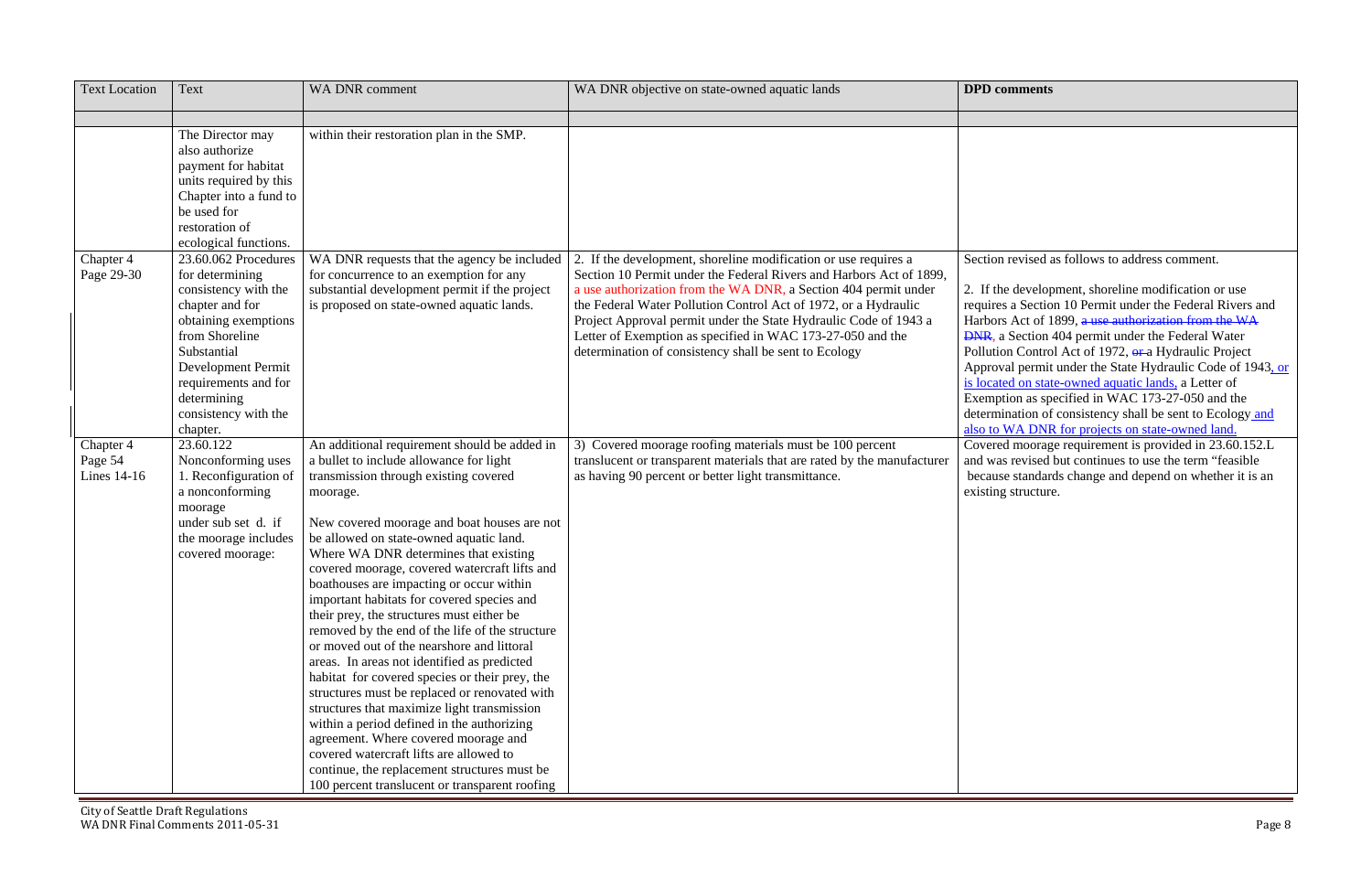cal and ecological functions are natural shoreline es; therefore, adding the requested language is and confusing.

Section revised as follows to address comment. J. Durable, non-toxic components are the first for in-water and over-water structures and shall be less it is infeasible, cost consideration can be used termining feasibility. Material treated with toxic the shall be the least toxic according to industry Is and wooden components that will be in contact with standing water or floodwaters shall not contain polycyclic aromatic hydrocarbons, pentachlorophenol, chromate copper arsenate (CCA),or comparably bstances. If treated wood is necessary, it shall be and used in accordance with the American Wood er Association (AWPA) standards for aquatic use.

ed regulations edited as suggested.

| <b>Text Location</b>                                              | <b>Text</b>                                                                                                                                                                                                                                                                                                                          | <b>WA DNR comment</b>                                                                                                                                                                                                                                                                                                                                                                                                                                                                                                                                                                                                                                                                                 | WA DNR objective on state-owned aquatic lands                                                                                                                                                                                                                                                                                                                                                                                                                                                                                                                                                                                                                                                                                                                                                                                                                                                                                                                                                                                                                                                                        | <b>DPD</b> comments                                                                                                                                                                                                                                                                                            |
|-------------------------------------------------------------------|--------------------------------------------------------------------------------------------------------------------------------------------------------------------------------------------------------------------------------------------------------------------------------------------------------------------------------------|-------------------------------------------------------------------------------------------------------------------------------------------------------------------------------------------------------------------------------------------------------------------------------------------------------------------------------------------------------------------------------------------------------------------------------------------------------------------------------------------------------------------------------------------------------------------------------------------------------------------------------------------------------------------------------------------------------|----------------------------------------------------------------------------------------------------------------------------------------------------------------------------------------------------------------------------------------------------------------------------------------------------------------------------------------------------------------------------------------------------------------------------------------------------------------------------------------------------------------------------------------------------------------------------------------------------------------------------------------------------------------------------------------------------------------------------------------------------------------------------------------------------------------------------------------------------------------------------------------------------------------------------------------------------------------------------------------------------------------------------------------------------------------------------------------------------------------------|----------------------------------------------------------------------------------------------------------------------------------------------------------------------------------------------------------------------------------------------------------------------------------------------------------------|
| Chapter 4<br>Page 61<br>Line 9<br>Chapter 4<br>Page 63<br>Line 22 | with beneficial<br>natural shoreline<br>processes such as<br>J. Durable, non-toxic<br>components are the<br>preferred materials<br>for in-water and over-<br>water structures.<br>Wooden components<br>that will be in contact<br>with standing water<br>or floodwaters shall<br>not contain<br>polycyclic aromatic<br>hydrocarbons, | materials that are rated by the manufacturer as<br>having 90 percent or better light transmittance.<br>No side walls or barrier curtains are allowed.<br>Include biological and ecological function<br>WA DNR suggests that the City of Seattle<br>write this regulation with more detail. Under<br>what circumstances would treated wood be<br>deemed necessary? The current language<br>leaves it open to project proponents, everyone<br>will say that the treated wood is necessary for<br>all projects. The City of Seattle must define<br>when treated wood is necessary and when it is<br>not.<br>Additionally, "durable, non-toxic components<br>are the preferred materials for in-water and | B. All shoreline development, shoreline modifications and uses shall<br>be located, designed, constructed and managed first to avoid and<br>second to minimize adverse impacts or interference with beneficial<br>natural shoreline processes such as biological and ecological, water<br>circulation, littoral drift, sand movement, erosion and accretion.<br>The following language is the standard for use authorizations on<br>state-owned aquatic lands.<br>No creosote, chromate copper arsenate, or pentachlorophenol treated<br>wood, or other comparably toxic compounds may be used as part of<br>the decking, pilings, or other components of any in-water structures<br>such as docks, wharves, piers, marinas, rafts, floats, shipyards and<br>terminals. Treated wood may only be used for above water structural<br>framing and may not be used as decking, pilings or for any other<br>uses. During maintenance, existing treated wood must be replaced<br>with alternative materials such as untreated wood, steel, concrete, or<br>recycled plastic, or encased in a manner that prevents metals, | Biological and ed<br>processes; therefo<br>redundant and co<br>Section revised a<br>J. Durable<br>priority for in-wa<br>used unless it is i<br>when determining<br>substances shall 1<br>standards and wo<br>with standing wa<br>polycyclic aroma<br>creosote, chroma<br>toxic substances.<br>applied and used |
|                                                                   | pentachlorophenol,<br>creosote, chromate<br>copper arsenate<br>(CCA), arsenic, or<br>comparably toxic<br>substances. If treated<br>wood is necessary, it<br>shall be applied and<br>used in accordance<br>with the American<br><b>Wood Preserver</b><br>Association (AWPA)<br>standards for aquatic<br>use.                          | over-water structures," is not a regulation.<br>The word 'preferred' implies that there is a<br>choice. Replace the words "are the preferred"<br>with "shall be used for in-water"                                                                                                                                                                                                                                                                                                                                                                                                                                                                                                                    | hydrocarbons and other toxins from leaching out.                                                                                                                                                                                                                                                                                                                                                                                                                                                                                                                                                                                                                                                                                                                                                                                                                                                                                                                                                                                                                                                                     | Preserver Associa                                                                                                                                                                                                                                                                                              |
| Chapter 4<br>Page 64                                              |                                                                                                                                                                                                                                                                                                                                      | Tires and unencapsulated floatation are well<br>documented as sources of degradation in<br>aquatic environments. Upon request, WA<br>DNR staff will provide the City of Seattle<br>literature summaries on these topics.<br>Additional regulations should be included in<br>or near this page to include for specifications<br>on the prohibition of the use of tires and                                                                                                                                                                                                                                                                                                                             | The following language is the standard for use authorizations on<br>state-owned aquatic lands.<br>Tires are prohibited as part of above and below water structures or<br>where tires could potentially come in contact with the water (e.g.,<br>floatation, fenders, hinges). Existing tires used for floatation must be<br>replaced with inert or encapsulated materials such as plastic or<br>encased foam, during maintenance or repair of the structure.                                                                                                                                                                                                                                                                                                                                                                                                                                                                                                                                                                                                                                                         | Proposed regulat                                                                                                                                                                                                                                                                                               |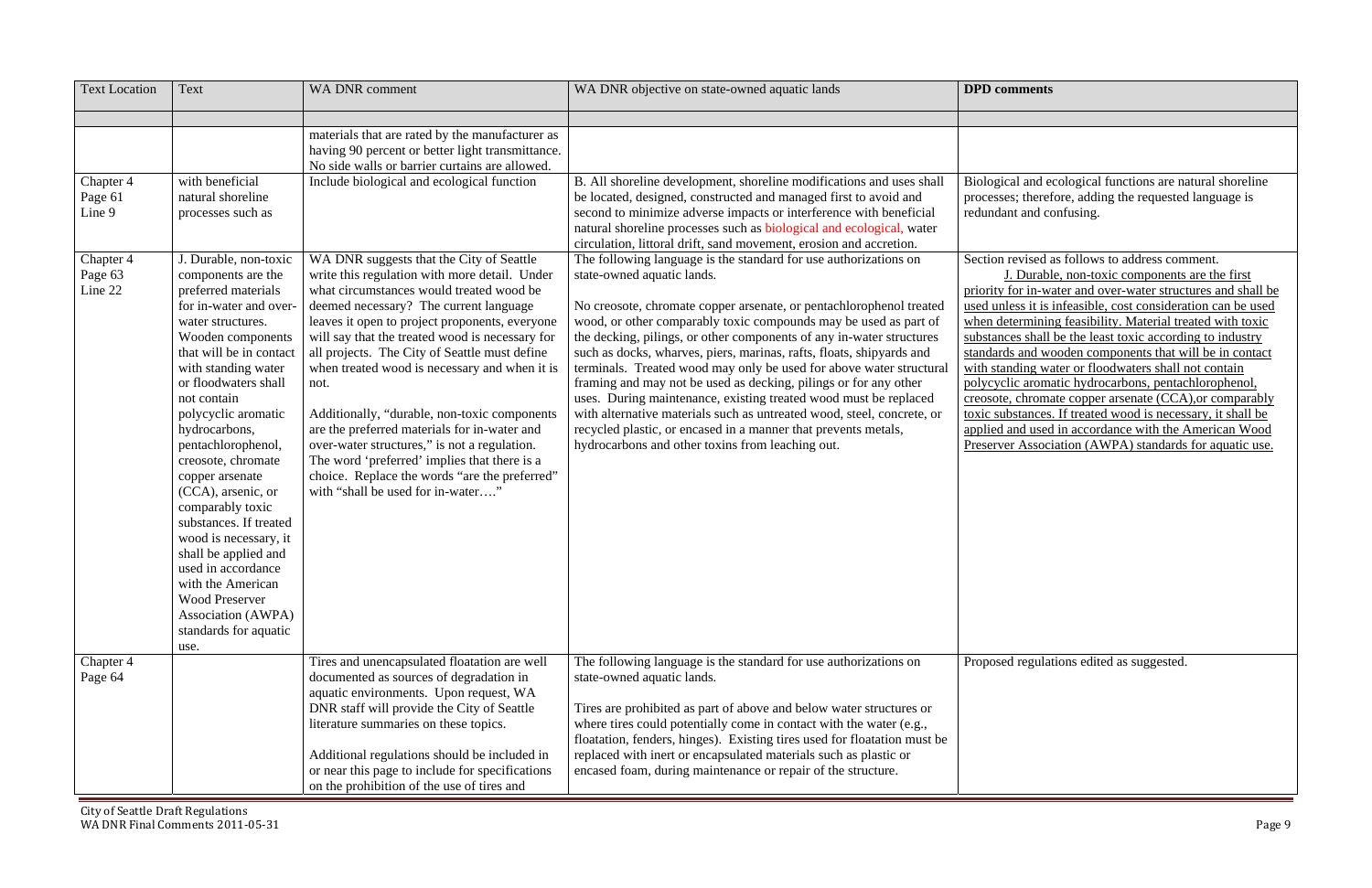"light transmitting features"

I suggested language regarding artificial night See subsection  $23.60.152.$ O

nnot require the removal of structures. DPD is a not a property owner.

ng native aquatic vegetation see Sectoins 23.60.156,  $\theta$  and 190

ng piers see Sections 23.60.187 and 200.

standards provided for piers and wharves cannot be to every situation in the City. The use of the structure needs to be taken into consideration when ng a permit application. WA DNR has different  $\alpha$  as a land owner then DPD has as a regulator and ne goals of the SMA is to provide for waterent use of the shoreline environment. ecological function is required for new and d docks, wharves, piers, marinas, rafts, floats, ls and terminals; therefore, the impacts are required bided, minimized and then compensated for.

| <b>Text Location</b>            | Text                                                                                                                                                                                                                                | <b>WA DNR</b> comment                                                                                                                                                                                                                                                                                                                                                                                                                                                                                            | WA DNR objective on state-owned aquatic lands                                                                                                                                                                                                                                                                                                                                                                                                                                                                                                                                                                                                                                                                                                                                                                                                                                                                                                                                                                                                                                                                                                                                                                                                                                                                                                                                                                                                                                                                                                                                                                                                                                                                                                                                                                                                                                                                                                                                                                                                                                                                                                                                                              | <b>DPD</b> comments                                                                                                                                                                                                                                                                                                                                                                                 |
|---------------------------------|-------------------------------------------------------------------------------------------------------------------------------------------------------------------------------------------------------------------------------------|------------------------------------------------------------------------------------------------------------------------------------------------------------------------------------------------------------------------------------------------------------------------------------------------------------------------------------------------------------------------------------------------------------------------------------------------------------------------------------------------------------------|------------------------------------------------------------------------------------------------------------------------------------------------------------------------------------------------------------------------------------------------------------------------------------------------------------------------------------------------------------------------------------------------------------------------------------------------------------------------------------------------------------------------------------------------------------------------------------------------------------------------------------------------------------------------------------------------------------------------------------------------------------------------------------------------------------------------------------------------------------------------------------------------------------------------------------------------------------------------------------------------------------------------------------------------------------------------------------------------------------------------------------------------------------------------------------------------------------------------------------------------------------------------------------------------------------------------------------------------------------------------------------------------------------------------------------------------------------------------------------------------------------------------------------------------------------------------------------------------------------------------------------------------------------------------------------------------------------------------------------------------------------------------------------------------------------------------------------------------------------------------------------------------------------------------------------------------------------------------------------------------------------------------------------------------------------------------------------------------------------------------------------------------------------------------------------------------------------|-----------------------------------------------------------------------------------------------------------------------------------------------------------------------------------------------------------------------------------------------------------------------------------------------------------------------------------------------------------------------------------------------------|
|                                 |                                                                                                                                                                                                                                     |                                                                                                                                                                                                                                                                                                                                                                                                                                                                                                                  |                                                                                                                                                                                                                                                                                                                                                                                                                                                                                                                                                                                                                                                                                                                                                                                                                                                                                                                                                                                                                                                                                                                                                                                                                                                                                                                                                                                                                                                                                                                                                                                                                                                                                                                                                                                                                                                                                                                                                                                                                                                                                                                                                                                                            |                                                                                                                                                                                                                                                                                                                                                                                                     |
|                                 |                                                                                                                                                                                                                                     | unencapsulated floatation.                                                                                                                                                                                                                                                                                                                                                                                                                                                                                       | All foam material whether used for floatation or for any other<br>purpose must be encapsulated within a shell that prevents breakup or<br>loss of the foam material into the water and is not readily subject to<br>damage by ultraviolet radiation or abrasion. During maintenance,<br>existing un-encapsulated foam material must be removed or replaced.                                                                                                                                                                                                                                                                                                                                                                                                                                                                                                                                                                                                                                                                                                                                                                                                                                                                                                                                                                                                                                                                                                                                                                                                                                                                                                                                                                                                                                                                                                                                                                                                                                                                                                                                                                                                                                                |                                                                                                                                                                                                                                                                                                                                                                                                     |
| Chapter 4<br>Page 64<br>Line 14 | L. Light transmitting<br>features are required<br>to be installed for all<br>replaced covered<br>moorage, piers and<br>floats, over-water<br>boat repair facilities<br>and similar structures<br>to the maximum<br>extent feasible. | 'Light transmitting features' is not clearly<br>defined in this regulation and should be.<br>Based on the goals and objectives of the City<br>of Seattle, the regulation should ensure that<br>light is available for migrating salmonids and<br>aquatic vegetation in both fresh and marine<br>environments.<br>The U.S. Army Corps of Engineers<br>programmatically permits all of the listed<br>activities detailed within this regulation.<br>Suggested review includes Regional General<br>Permit $3 & 6$ . | The following language is the standard for use authorizations on<br>state-owned aquatic lands.<br>Covered moorage roofing materials must be 100 percent translucent<br>or transparent materials that are rated by the manufacturer as having<br>90 percent or better light transmittance.<br>Enclosed structures, such as boat houses and covered moorage, must<br>be removed where they impact important habitats for ESA species.<br>Artificial night lighting must be minimized by focusing the light on<br>the dock surface, and using shades that minimize illumination of the<br>surrounding environment.<br>All new activities and structures must avoid existing, native aquatic<br>vegetation attached to or rooted in the substrate.<br>New and expanded docks, wharves, piers, marinas, rafts, floats,<br>shipyards and terminals must be at least a specified buffer distance<br>from existing native aquatic vegetation attached to or rooted in<br>substrate. The buffer distance for structures docks, piers, wharves,<br>rafts and floats not associated with motorized watercraft is either 8<br>meters (25 feet) from the edge of the structure or the maximum<br>distance shade will be cast by the structure, whichever is larger. To<br>avoid prop dredging and prop scour associated with motorized<br>watercraft. For docks, piers, wharves, rafts and floats associated with<br>motorized watercraft, the horizontal buffer distance for structures<br>associated with watercraft is 8 meters (25 feet) from the outside of the<br>vessel whenever there is a vertical buffer of 2 meters (7 feet) of water<br>above the vegetatative canopy at the lowest low water within the<br>diameter of the turning circle. When the vertical buffer is less than 2<br>meters (7 feet) within the diameter of the turning circle, the horizontal<br>buffer distance will be either 8 meters (25 feet) from the outside of<br>the vessel, the maximum distance shade will be cast by the structure,<br>or the diameter of the turning circle, whichever is greater. For this<br>measure the turning circle is defined as 3.5 times the length of the<br>longest vessel to use the structure. | Defined "light tra<br>Included suggest<br>lighting. See subs<br>DPD cannot requ<br>regulator not a pr<br>Regarding native<br>158, 160 and 190<br>Regarding piers s<br>Specific standard<br>applied to every<br>structure needs to<br>reviewing a perm<br>authority as a lan<br>one of the goals<br>dependent use of<br>NNL of ecologic<br>expanded docks,<br>shipyards and ter<br>to be avoided, mi |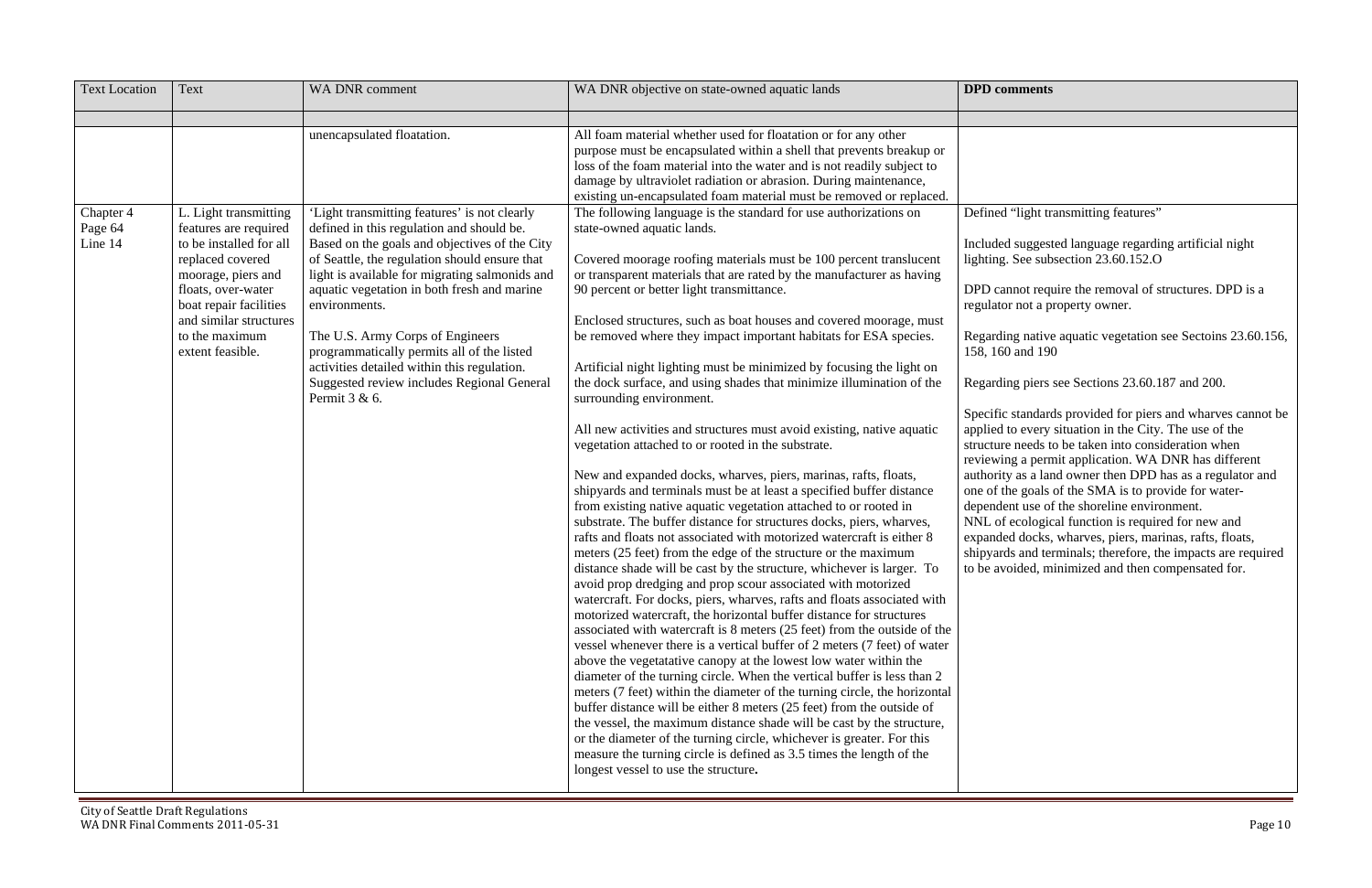| <b>Text Location</b>              | Text                                                                                                   | <b>WA DNR comment</b>                                                               | WA DNR objective on state-owned aquatic lands                                                                                                                                                                                                                                                                                                                                                                                                                                                                                                                                                                                                                                                        | <b>DPD</b> comments                                                                                                                                   |
|-----------------------------------|--------------------------------------------------------------------------------------------------------|-------------------------------------------------------------------------------------|------------------------------------------------------------------------------------------------------------------------------------------------------------------------------------------------------------------------------------------------------------------------------------------------------------------------------------------------------------------------------------------------------------------------------------------------------------------------------------------------------------------------------------------------------------------------------------------------------------------------------------------------------------------------------------------------------|-------------------------------------------------------------------------------------------------------------------------------------------------------|
|                                   |                                                                                                        |                                                                                     | Existing docks, piers, rafts and floats that are not located at the<br>appropriate buffer distance from existing native aquatic vegetation<br>attached to or rooted in substrate must be moved, or renovated so that<br>they allow at least 30 percent of ambient light to reach the vegetative<br>canopy. The value of 30 percent was chosen because it is the                                                                                                                                                                                                                                                                                                                                      |                                                                                                                                                       |
|                                   |                                                                                                        |                                                                                     | minimum light value required by vegetation protected by WA DNR.<br>Time frames for relocation and renovation will be based on the<br>expected lifespan of the materials used in the structure. Ambient<br>light is measured as the amount of light between the wavelengths of<br>400 to 700 nanometers, the photosynthetically active range.                                                                                                                                                                                                                                                                                                                                                         |                                                                                                                                                       |
|                                   |                                                                                                        |                                                                                     | The portions of piers, elevated docks, and gangways that are over the<br>nearshore/littoral area must have unobstructed grating over at least 50<br>percent of the surface area. Floating docks 1.5 meters (5 feet) or<br>greater in width, must have unobstructed grating over at least 50<br>percent of the surface. Floating docks less than 1.5 meters (5 feet) in<br>width must have unobstructed grating over at least 30 percent of the<br>surface. All grating material must have at least 60 percent functional<br>open space. Grating requirements can also be met if the combination<br>of grated surface area and grating open space are equal to or better<br>than the above standards. |                                                                                                                                                       |
|                                   |                                                                                                        |                                                                                     | Gangways must incorporate 100 percent grating with 60 percent<br>functional open space.                                                                                                                                                                                                                                                                                                                                                                                                                                                                                                                                                                                                              |                                                                                                                                                       |
|                                   |                                                                                                        |                                                                                     | Private recreational docks must meet or exceed the minimum<br>standards established by the appropriate regulatory authorities for<br>residential overwater structures.                                                                                                                                                                                                                                                                                                                                                                                                                                                                                                                               |                                                                                                                                                       |
|                                   |                                                                                                        |                                                                                     | Skirting is prohibited. When existing structures undergo maintenance<br>or repair the replaced portions must meet these standards.                                                                                                                                                                                                                                                                                                                                                                                                                                                                                                                                                                   |                                                                                                                                                       |
| Chapter 4<br>Page 67<br>Lines 4-5 | R. Navigation<br>channels shall be kept<br>free of hazardous or<br>obstructing<br>development or uses. | Map these areas                                                                     |                                                                                                                                                                                                                                                                                                                                                                                                                                                                                                                                                                                                                                                                                                      | Navigation channels are located in the Conservancy<br>Navigation shoreline environment and these areas are<br>mapped.                                 |
| Chapter 4<br>Page 69              | 23.60.156 Standards<br>for environmentally<br>critical areas in the<br><b>Shoreline District</b>       | Map identified environmentally critical areas                                       |                                                                                                                                                                                                                                                                                                                                                                                                                                                                                                                                                                                                                                                                                                      | ECAs are mapped, but they are also delineated (defined).<br>Because there may be areas that have not been identified<br>and therefore are not mapped. |
| Chaper 4<br>Page 87               | 23.60.166 Standards<br>for developments in                                                             | WA DNR requests the City of Seattle have<br>project proponents contact WA DNR first | Any proposed activity occurring within public rights of way located<br>on state-owned aquatic lands must be authorized by the WA DNR                                                                                                                                                                                                                                                                                                                                                                                                                                                                                                                                                                 | New standard added to Section 23.60.172 that states                                                                                                   |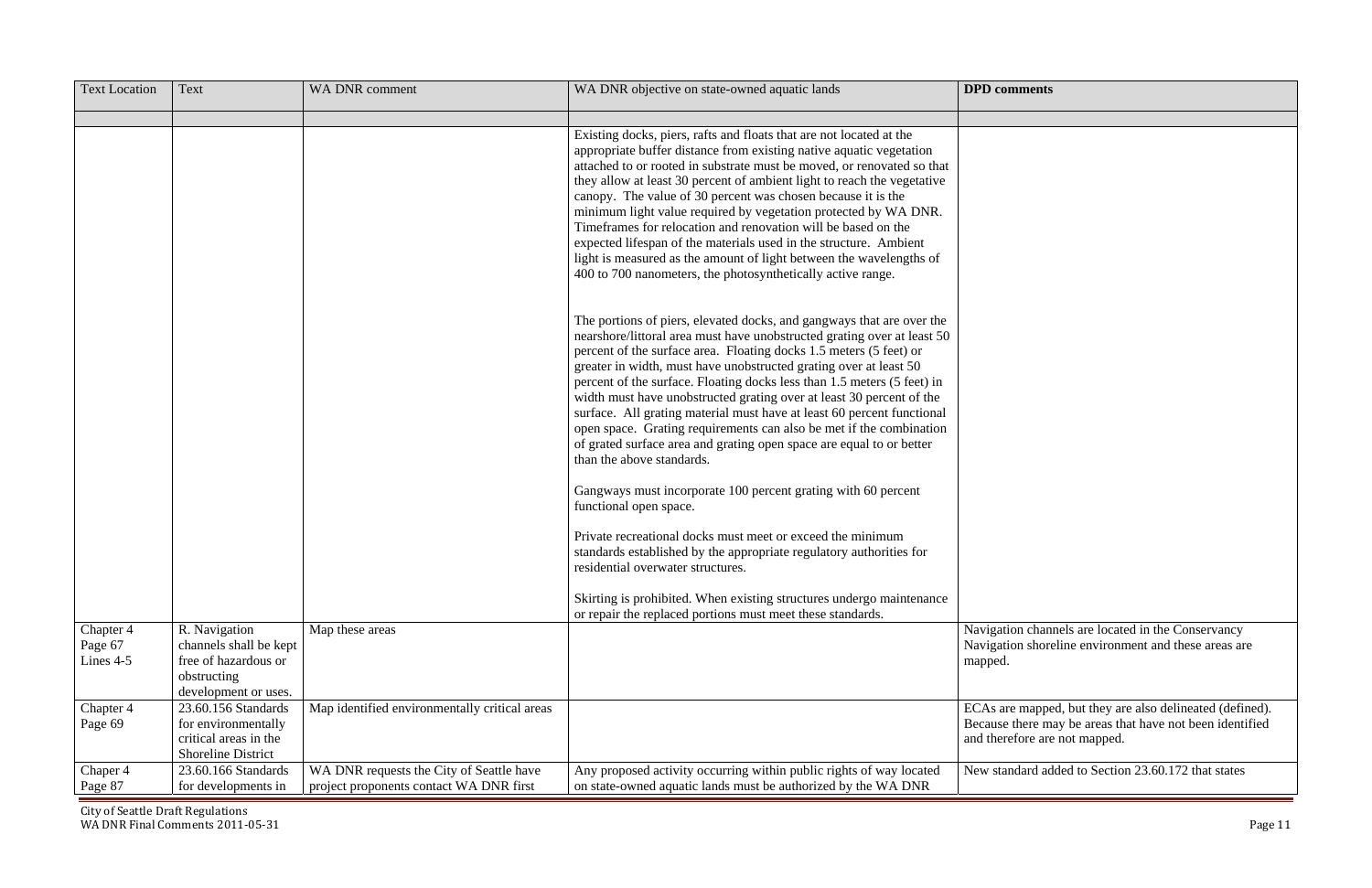B. Any proposed shoreline modification located on ined aquatic lands must be authorized by the WA ior to obtaining authorization from the Director.

ve regarding new standard in subsection

Regulations included are required by the WAC 173-26- 231(3)(d) and are allowed if necessary for the "safe operation of a water dependent use" and are required to impacts including longshore current and fish If a breakwater is on state owned aquatic lands the applicant is required to coordinate permitting therefore, ill be involved in the permit review process.

hally, see above regarding new standard in subsection 23.60.172.B

ve regarding new standard in subsection

ve regarding new standard in subsection

ve regarding new standard in subsection  $72.B$ 

| <b>Text Location</b>                          | <b>Text</b>                                                                                     | <b>WA DNR comment</b>                                                                                                                                                                          | WA DNR objective on state-owned aquatic lands                                                                                                                                                                                                                                                                                                                                                                                                                                                                                                                                                                                                              | <b>DPD</b> comments                                                                                                                                                                        |
|-----------------------------------------------|-------------------------------------------------------------------------------------------------|------------------------------------------------------------------------------------------------------------------------------------------------------------------------------------------------|------------------------------------------------------------------------------------------------------------------------------------------------------------------------------------------------------------------------------------------------------------------------------------------------------------------------------------------------------------------------------------------------------------------------------------------------------------------------------------------------------------------------------------------------------------------------------------------------------------------------------------------------------------|--------------------------------------------------------------------------------------------------------------------------------------------------------------------------------------------|
|                                               | public rights-of-way                                                                            | prior to submitting permits to ensure that the<br>state-owned aquatic land is available for<br>leasing.                                                                                        | prior to obtaining City of Seattle shoreline permits. For further<br>information for authorization on state-owned aquatic land see:<br><b>Aquatic Land Leasing and Other Uses</b>                                                                                                                                                                                                                                                                                                                                                                                                                                                                          | B. Any pi<br>state-owned aqua<br>DNR prior to obt                                                                                                                                          |
| Chapter 4<br>Page 92<br>Page 93<br>Line 12-16 | 23.60.174 Standards<br>for artificial reefs<br>Ε.                                               | WA DNR requests the City of Seattle have<br>project proponents contact WA DNR first<br>prior to submitting permits to ensure that the<br>state-owned aquatic land is available for<br>leasing. | Any proposed artificial reef project located on state-owned aquatic<br>lands must be authorized by the WA DNR prior to obtaining City of<br>Seattle shoreline permits. For further information for authorization<br>on state-owned aquatic land see:<br><b>Aquatic Land Leasing and Other Uses</b><br>WA DNR follows specific guidance on requests for artificial reefs<br>and underwater dive parks. If these projects are sited on state-owned<br>aquatic lands, it will be imperative that the project proponent contact<br>DNR prior to initiating the permitting process to ensure that the<br>project would be allowed on state-owned aquatic lands. | See above regard<br>23.60.172.B                                                                                                                                                            |
| Chapter 4<br>Page 94<br>Line 12               | B. The applicant is<br>required to<br>demonstrate that:                                         | The City of Seattle should be aware of the<br>standards for these activities on state-owned<br>aquatic lands which may be inconsistent with<br>shoreline permit regulation proposed.           | The following language is the standard for use authorizations on<br>state-owned aquatic lands.<br>New fixed breakwaters will not be authorized on state-owned aquatic<br>lands. If breakwaters are critical to safety or protection of a facility,<br>floating breakwaters or wave boards may be authorized, if placed in a<br>manner that does not block the predominant longshore current or fish<br>passage. Existing solid breakwaters must be retrofitted over time to<br>incorporate gaps either through or under the structure that allow for<br>longshore transport of sediments, fish passage and water circulation.                              | Regulations inclu<br>$231(3)(d)$ and are<br>operation of a wa<br>mitigate impacts<br>passage. If a brea<br>applicant is requi<br>DNR will be invo<br>Additionally, see<br>subsection 23.60 |
| Chapter 4<br>Page 95                          | 23.60.182 Standards<br>for dredging                                                             | The City of Seattle should be aware of the<br>standards for these activities on state-owned<br>aquatic lands which may be inconsistent with<br>shoreline permit regulation proposed.           | The following language is the standard for use authorizations on<br>state-owned aquatic lands.<br>Dredging, including sand and gravel mining, is not allowed on state-<br>owned aquatic lands except where required for navigation for trade<br>and commerce, flood control, or maintenance of water intakes.<br>For clarification purposes, WA DNR will not allow dredging for<br>sediment maintenance of private recreational docks and piers if on<br>state-owned aquatic lands.                                                                                                                                                                        | See above regard<br>23.60.172.B                                                                                                                                                            |
| Chapter 4<br>Page 98<br>Line 7                | J. Open-water<br>disposal of dredged<br>material is allowed at<br>designated disposal<br>sites. | A use authorization is required by the WA<br>DNR for disposal of dredged materials onto<br>state-owned aquatic lands.                                                                          |                                                                                                                                                                                                                                                                                                                                                                                                                                                                                                                                                                                                                                                            | See above regard<br>23.60.172.B                                                                                                                                                            |
| Chapter 4<br>Page 99                          | 23.60.184 Standards<br>for fill.                                                                | The City of Seattle should be aware of the<br>standards for these activities on state-owned                                                                                                    | The following language is the standard for use authorizations on<br>state-owned aquatic lands.                                                                                                                                                                                                                                                                                                                                                                                                                                                                                                                                                             | See above regard<br>23.60.172.B                                                                                                                                                            |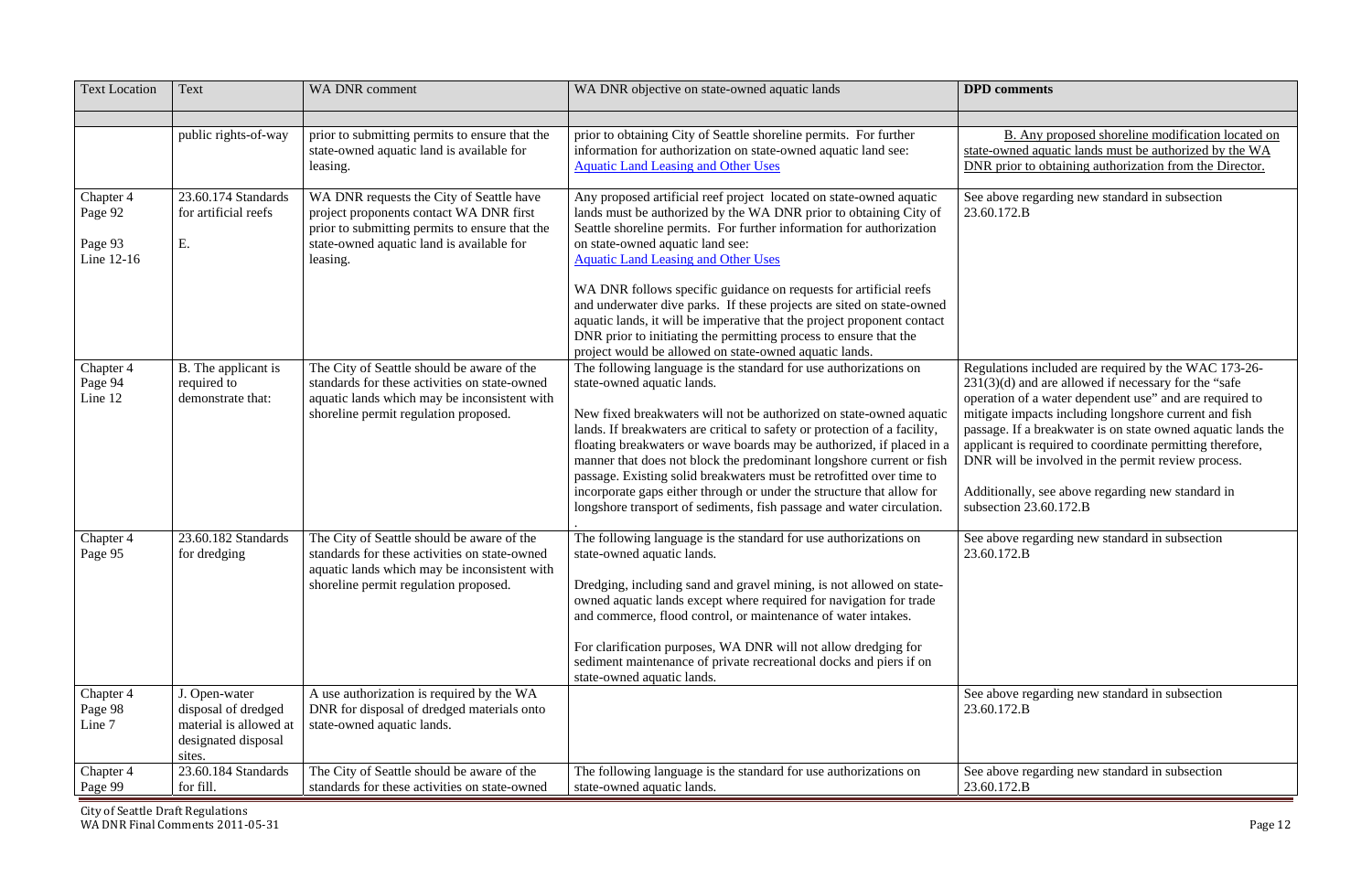we responses.

we regarding new standard in subsection

| <b>Text Location</b>  | Text                                                                                                                                                                                                                                                                                                                                                                                                                                                                                     | <b>WA DNR comment</b>                                                                                                                                                                                                                                                                                                                                                                                                                                                                                                                             | WA DNR objective on state-owned aquatic lands                                                                                                                                                                                                                                                                                                                                                                                                                                                                                                                                                                                                                                                                                                                                                                                                                                                                                                              | <b>DPD</b> comments                 |
|-----------------------|------------------------------------------------------------------------------------------------------------------------------------------------------------------------------------------------------------------------------------------------------------------------------------------------------------------------------------------------------------------------------------------------------------------------------------------------------------------------------------------|---------------------------------------------------------------------------------------------------------------------------------------------------------------------------------------------------------------------------------------------------------------------------------------------------------------------------------------------------------------------------------------------------------------------------------------------------------------------------------------------------------------------------------------------------|------------------------------------------------------------------------------------------------------------------------------------------------------------------------------------------------------------------------------------------------------------------------------------------------------------------------------------------------------------------------------------------------------------------------------------------------------------------------------------------------------------------------------------------------------------------------------------------------------------------------------------------------------------------------------------------------------------------------------------------------------------------------------------------------------------------------------------------------------------------------------------------------------------------------------------------------------------|-------------------------------------|
|                       |                                                                                                                                                                                                                                                                                                                                                                                                                                                                                          |                                                                                                                                                                                                                                                                                                                                                                                                                                                                                                                                                   |                                                                                                                                                                                                                                                                                                                                                                                                                                                                                                                                                                                                                                                                                                                                                                                                                                                                                                                                                            |                                     |
|                       |                                                                                                                                                                                                                                                                                                                                                                                                                                                                                          | aquatic lands which may be inconsistent with<br>shoreline permit regulation proposed.                                                                                                                                                                                                                                                                                                                                                                                                                                                             | New fill, or additional placement of fill, will not be allowed on state-<br>owned aquatic lands except when authorized for remediation of<br>contaminated sediments, habitat creation or restoration projects.<br>Washed gravel or shell may be applied as a substrate amendment for<br>authorized shellfish aquaculture activities on a site by site basis where<br>the authorizing agreement defines the bathymetric, seasonal and<br>quantitative limits of the application. Gravel or shell may not be<br>placed on forage fish spawning habitat or native aquatic vegetation.                                                                                                                                                                                                                                                                                                                                                                         |                                     |
| Chapter 4<br>Page 104 | 23.60.187 Standards<br>for piers and floats<br>and overwater<br>structures                                                                                                                                                                                                                                                                                                                                                                                                               | Refer to WA DNR comments on light<br>penetrating features on comment page 4.                                                                                                                                                                                                                                                                                                                                                                                                                                                                      |                                                                                                                                                                                                                                                                                                                                                                                                                                                                                                                                                                                                                                                                                                                                                                                                                                                                                                                                                            | See above respon                    |
| Chapter 4<br>Page 109 | c) To a point where<br>the depth of the water<br>at the end of the pier<br>reaches 8 feet below<br>OHW in freshwater<br>or below mean lower<br>low water in tidal<br>waters.<br>2) No pier shall<br>extend waterward<br>more than 100 feet<br>from OHW mark,<br>except where the<br>water depth is less<br>than 6 feet below<br>OHW 100 feet from<br>shore, the maximum<br>pier length shall be to<br>a point where the<br>water depth at the<br>end of the pier is 6<br>feet below OHW. | The City of Seattle should be aware of the<br>standards for these activities on state-owned<br>aquatic lands which may be inconsistent with<br>shoreline permit regulation proposed.<br>WA DNR acknowledges the City of Seattle's<br>standards for piers and floats addresses by<br>horizontal and vertical siting criteria. WA<br>DNR's standard only addresses vertical siting<br>criteria.<br>Both would address impacts from scour. City<br>of Seattle appears to be ensuring that<br>overwater structures will not be longer than<br>needed. | The following language is the standard for use authorizations on<br>state-owned aquatic lands.<br>Floating or suspended watercraft lifts must be located greater than 2.7<br>meters (9 feet) waterward from ordinary high water. For covered<br>watercraft lifts, the lowest edge of the canopy must be at least 2.5<br>meters (8 feet) above the ordinary high water elevation with the<br>canopy oriented in a north-south direction to the maximum extent<br>practicable. While joint use watercraft lifts are encouraged, Only one<br>canopy will be authorized for each lift.<br>To prevent prop scour, boat mooring areas for new docks, marinas,<br>shipyards and terminals, mooring buoys, rafts and floats must be<br>located where the water will be deeper than 2 meters (7 feet) at the<br>lowest low water, or where it can be shown that prop scour will not<br>adversely impact aquatic vegetation or increase suspended sediment<br>loads. | See above regard<br>23.60.172.B     |
| Chapter 4<br>Page 110 | 9. The bottom of all<br>structures over water<br>except floats or<br>floating piers shall be<br>at least 1.5 feet above<br>ordinary height water                                                                                                                                                                                                                                                                                                                                         | This standard is consistent with WA DNR.                                                                                                                                                                                                                                                                                                                                                                                                                                                                                                          | New overwater structures must be located in water sufficiently deep<br>to prevent the structure from grounding at the lowest low water, or<br>stoppers must be installed to prevent grounding, keeping the bottom<br>of the structure at least 1.5 feet (0.5 meters) above the level of the<br>substrate.                                                                                                                                                                                                                                                                                                                                                                                                                                                                                                                                                                                                                                                  | See above regard<br>23.60.172.B     |
| Chapter 4<br>Page 110 | 12. Piers and floats<br>shall be fully grated                                                                                                                                                                                                                                                                                                                                                                                                                                            | This is confusing. Within the 'City of Seattle'<br>Proposal Summary" (January 2011) it states                                                                                                                                                                                                                                                                                                                                                                                                                                                     | The portions of piers, elevated docks, and gangways that are over the<br>nearshore/littoral area must have unobstructed grating over at least 50                                                                                                                                                                                                                                                                                                                                                                                                                                                                                                                                                                                                                                                                                                                                                                                                           | Minimum standa<br>decking is develo |

See above regarding new standard in subsection

Minimum standard is not included because if engineered decking is developed that is greater than the stated standard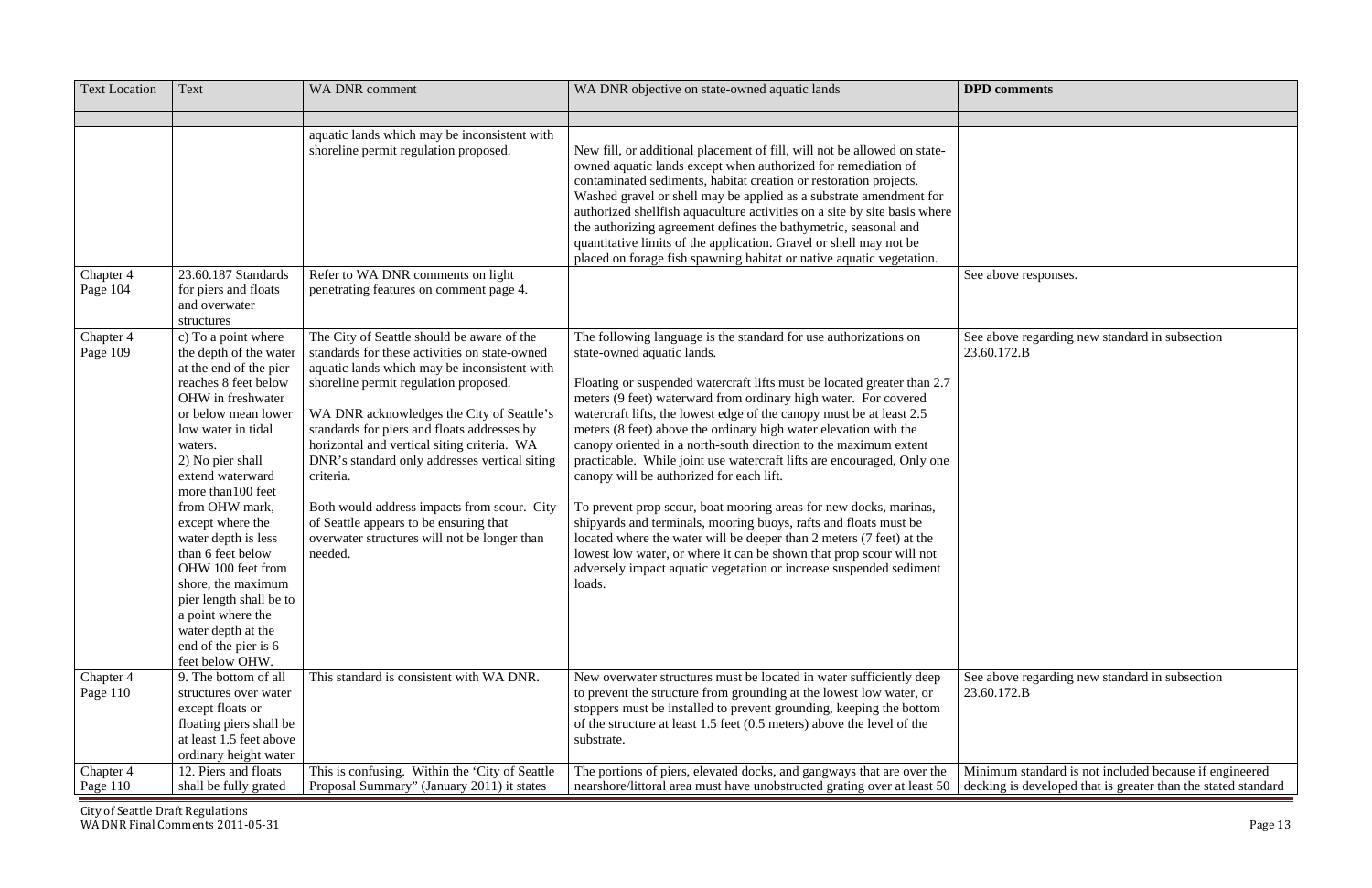the code would need to be updated. Feasible encompasses existing and future products.

For commercial and industrial piers the requirement for is dependent on the use of the site.

evised to include "sleeving" of piles. See 23.60.152.K

we regarding new standard in subsection

ent is not clear is the request for a map of existing

| <b>Text Location</b>  | <b>Text</b>                                                                                                                                                                               | <b>WA DNR comment</b>                                                                                                                                                                                                                                                                                                                                                                                                                                                                                                                                                                                                                                                                                                       | WA DNR objective on state-owned aquatic lands                                                                                                                                                                                                                                                                                                                                                                                                                                                                                                                                                                                                                                                                                                                                                                                                                                                                                   | <b>DPD</b> comments                                                              |
|-----------------------|-------------------------------------------------------------------------------------------------------------------------------------------------------------------------------------------|-----------------------------------------------------------------------------------------------------------------------------------------------------------------------------------------------------------------------------------------------------------------------------------------------------------------------------------------------------------------------------------------------------------------------------------------------------------------------------------------------------------------------------------------------------------------------------------------------------------------------------------------------------------------------------------------------------------------------------|---------------------------------------------------------------------------------------------------------------------------------------------------------------------------------------------------------------------------------------------------------------------------------------------------------------------------------------------------------------------------------------------------------------------------------------------------------------------------------------------------------------------------------------------------------------------------------------------------------------------------------------------------------------------------------------------------------------------------------------------------------------------------------------------------------------------------------------------------------------------------------------------------------------------------------|----------------------------------------------------------------------------------|
|                       | with the maximum<br>light permeability<br>feasible.                                                                                                                                       | on Page 16 that pier grating will be required to<br>have at least 60 % light permeability but that<br>is not what is within the actual text of the<br>Draft SMP. The Draft SMP text should reflect<br>what is in the proposal summary.<br>This standard, as written, is incredibly weak<br>and inadequate. An open space standard for<br>functional grating must be set in order to<br>achieve the goal of light permeability. This<br>standard leaves it up to the project proponent<br>and contractors to detail to the City of Seattle<br>what is feasible. The City of Seattle should<br>consult with state and federal agencies to<br>determine what appropriate standards are<br>based on the best available science. | percent of the surface area. Floating docks 1.5 meters (5 feet) or<br>greater in width, must have unobstructed grating over at least 50<br>percent of the surface. Floating docks less than 1.5 meters (5 feet) in<br>width must have unobstructed grating over at least 30 percent of the<br>surface. All grating material must have at least 60 percent functional<br>open space. Grating requirements can also be met if the combination<br>of grated surface area and grating open space are equal to or better<br>than the above standards.<br>Gangways must incorporate 100 percent grating with 60 percent<br>functional open space.                                                                                                                                                                                                                                                                                     | the code would n<br>existing and future<br>For commercial a<br>grating is depend |
| Chapter 4<br>Page 110 | 13. Wood treated<br>with<br>pentachlorophenol,<br>creosote, chromate<br>copper arsenate<br>(CCA), arsenic, or<br>comparably toxic<br>compounds is<br>prohibited for<br>decking or piling. | This standard is consistent with WA DNR.<br>Would the City of Seattle allow treated wood<br>pilings to be encased or wrapped in a manner<br>which prevents metals, hydrocarbons and<br>other toxins from leaching out? This should<br>be addressed here.                                                                                                                                                                                                                                                                                                                                                                                                                                                                    | No creosote, chromate copper arsenate, or pentachlorophenol treated<br>wood, or other comparably toxic compounds may be used as part of<br>the decking, pilings, or other components of any in-water structures<br>such as docks, wharves, piers, marinas, rafts, floats, shipyards and<br>terminals. Treated wood may only be used for above water structural<br>framing and may not be used as decking, pilings or for any other<br>uses. During maintenance, existing treated wood must be replaced<br>with alternative materials such as untreated wood, steel, concrete, or<br>recycled plastic, or encased in a manner that prevents metals,<br>hydrocarbons and other toxins from leaching out.                                                                                                                                                                                                                          | Code revised to i                                                                |
| Chapter 4<br>Page 112 | 23.60.188 Standards<br>for shoreline<br>stabilization                                                                                                                                     | The City of Seattle should be aware of the<br>standards for these activities on state-owned<br>aquatic lands which may be inconsistent with<br>shoreline permit regulation proposed.                                                                                                                                                                                                                                                                                                                                                                                                                                                                                                                                        | The following language is the standard for use authorizations on<br>state-owned aquatic lands.<br>New bulkheading or hard bank armoring is not allowed on state-<br>owned aquatic land except under extraordinary circumstances such as<br>the protection of bridges, roads, and other infrastructure; or in<br>instances of sanctioned habitat creation or restoration. New structures<br>proposed in nearshore and littoral areas must be designed and located<br>in a manner that eliminates the need for bank armoring. Existing<br>bank armoring on state-owned lands must be replaced with softer<br>(less intrusive) shoreline protection systems. Bulkheads which cannot<br>be replaced with softer shoreline armoring systems due to design or<br>infrastructure protection issues may be considered for replacement,<br>provided that the bulkhead occupies the same footprint, or smaller,<br>than the existing one. | See above regard<br>23.60.172.B                                                  |
| Chapter 4             | 23.60.194 Standards                                                                                                                                                                       | Include map of the current activities permitted                                                                                                                                                                                                                                                                                                                                                                                                                                                                                                                                                                                                                                                                             |                                                                                                                                                                                                                                                                                                                                                                                                                                                                                                                                                                                                                                                                                                                                                                                                                                                                                                                                 | Comment is not                                                                   |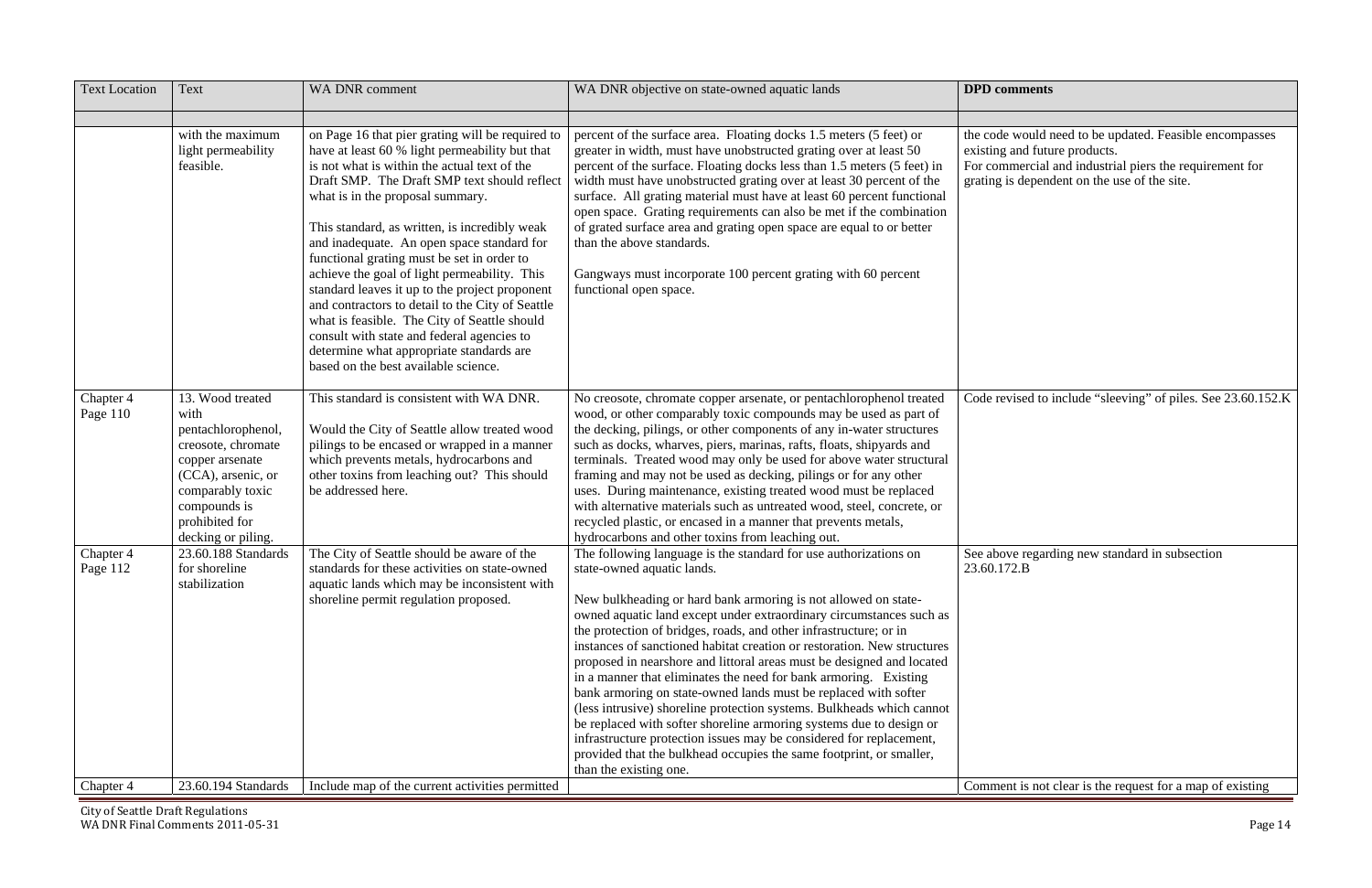I a definition of non-native aquatic species to address comment.

ve regarding new standard in subsection

| <b>Text Location</b>  | Text                                                                  | WA DNR comment                                                                                                                                                                                                                                                          | WA DNR objective on state-owned aquatic lands                                                                                                                                                                                                                                                                                                                                                                                                                                                                                                                                                                                                                                                                                                                                                                                                                                         | <b>DPD</b> comments                                                                                                                                                                                                      |
|-----------------------|-----------------------------------------------------------------------|-------------------------------------------------------------------------------------------------------------------------------------------------------------------------------------------------------------------------------------------------------------------------|---------------------------------------------------------------------------------------------------------------------------------------------------------------------------------------------------------------------------------------------------------------------------------------------------------------------------------------------------------------------------------------------------------------------------------------------------------------------------------------------------------------------------------------------------------------------------------------------------------------------------------------------------------------------------------------------------------------------------------------------------------------------------------------------------------------------------------------------------------------------------------------|--------------------------------------------------------------------------------------------------------------------------------------------------------------------------------------------------------------------------|
|                       |                                                                       |                                                                                                                                                                                                                                                                         |                                                                                                                                                                                                                                                                                                                                                                                                                                                                                                                                                                                                                                                                                                                                                                                                                                                                                       |                                                                                                                                                                                                                          |
| Page 127              | for aquaculture                                                       | activities in an appendix.                                                                                                                                                                                                                                              |                                                                                                                                                                                                                                                                                                                                                                                                                                                                                                                                                                                                                                                                                                                                                                                                                                                                                       | aquaculture facilities?                                                                                                                                                                                                  |
| Chapter 4<br>Page 127 | C. Aquaculture<br>facilities shall not                                | The species allowed by the Seattle of City<br>should be detailed.                                                                                                                                                                                                       |                                                                                                                                                                                                                                                                                                                                                                                                                                                                                                                                                                                                                                                                                                                                                                                                                                                                                       | Included a definition of<br>address comment.                                                                                                                                                                             |
|                       | cultivate nonnative<br>species.                                       |                                                                                                                                                                                                                                                                         |                                                                                                                                                                                                                                                                                                                                                                                                                                                                                                                                                                                                                                                                                                                                                                                                                                                                                       |                                                                                                                                                                                                                          |
| Chapter 4<br>Page 128 | 23.60.199 Standards<br>for intakes and<br>outfalls                    | The City of Seattle should be aware of the<br>standards for these activities on state-owned<br>aquatic lands which may be inconsistent with<br>shoreline permit regulation proposed.                                                                                    | The following language is the standard for use authorizations on<br>state-owned aquatic lands.<br>New and reconfigured outfalls must be located to avoid impacts to<br>existing native aquatic vegetation attached to or rooted in substrate.<br>The diffuser or discharge point(s) for new or expanded outfalls must<br>be located offshore and at a buffer distance beyond the<br>nearshore/littoral area, to avoid impacts to those areas. This buffer<br>distance shall be calculated as the extent of the mixing zone<br>(including both the acute and chronic mixing zones) as defined in the<br>current National Pollutant Discharge Elimination System (NPDES)<br>permit for the leasehold. Leaseholds without a current NPDES<br>permit must requisition a mixing zone analysis for the outfall from a<br>qualified party and the analysis must follow protocols approved by | See above regarding no<br>23.60.172.B                                                                                                                                                                                    |
|                       |                                                                       |                                                                                                                                                                                                                                                                         | Washington DNR science staff. The outfall pipe must be subsurface<br>within the nearshore.                                                                                                                                                                                                                                                                                                                                                                                                                                                                                                                                                                                                                                                                                                                                                                                            |                                                                                                                                                                                                                          |
| Chapter 4<br>Page 129 | 23.60.200 Standards<br>for marinas,<br>commercial and<br>recreational | The City of Seattle should be aware of the<br>standards for these activities on state-owned<br>aquatic lands which may be inconsistent with<br>shoreline permit regulation proposed.                                                                                    | New complex facilities or expansions of complex facilities must be<br>located in areas that have a flushing rate of at least 30 percent per 24<br>hours. In areas where flushing rates have not been documented, the<br>proponent will be required to perform studies to document the rate.                                                                                                                                                                                                                                                                                                                                                                                                                                                                                                                                                                                           | Suggested standards fo<br>marinas added. See sul<br>BMPs for marinas has                                                                                                                                                 |
|                       |                                                                       | Siting and standard design criteria will also<br>apply for projects on state-owned aquatic<br>lands.                                                                                                                                                                    | Maximize water flow within complex facilities (marinas, shipyards<br>and terminals), to reduce effects on water quality. Measures to<br>achieve this include but are not limited to:                                                                                                                                                                                                                                                                                                                                                                                                                                                                                                                                                                                                                                                                                                  | follow Ecology's requ<br>23.60.200.B.2 include<br>Marinas shall be opera                                                                                                                                                 |
|                       |                                                                       | Transient moorage from Section 23.60.926<br>should be included within this section so it is<br>clear as to what the City of Seattle will be<br>regulating. The way this is written has the<br>reader flipping to the definitions section<br>looking for the definition. | Locating facility openings in a manner that promotes flushing<br>(e.g., at opposite ends), to prevent water stagnation and to<br>prevent or reduce the need for dredging.<br>Orienting docks with currents or prevailing winds to prevent<br>trapping surface debris and oily residue.<br>Maintain dredged basins in a manner that prevents internal<br>deeper pockets that can act as unflushed holding basins.<br>Generally, depth should increase with distance from shore.                                                                                                                                                                                                                                                                                                                                                                                                        | preserve water quality.<br>code, and to protect the<br>adopt a rule establishin<br>standard based on Dep<br>Manual For Pollution 1<br><b>Revised 2009 Publicat</b><br>Unfortunately all defin<br>regulations and therefo |
|                       |                                                                       |                                                                                                                                                                                                                                                                         | Work on overwater structures and associated vessels that could<br>introduce toxins into the water is prohibited, unless protective<br>measures are enacted to prevent discharge to the water. Specific<br>conservation measures are as follows:                                                                                                                                                                                                                                                                                                                                                                                                                                                                                                                                                                                                                                       | is required to fully inte                                                                                                                                                                                                |

ed standards for new and expansion of existing marinas added. See subsections 23.60.200.B.7 and C and D.

by marinas has been revised to require applicants to Ecology's requirements. See subsection 23.60.200.B.2 included below.

shall be operated and managed in a manner to by water quality, pursuant to Chapter 22.stormwater d to protect the public health. The Director shall rule establishing model BMPs as a minimum standard based on Department of Ecology's Resource Manual For Pollution Prevention in Marinas May 1998, 2009 Publication #9811.

> nately all definitions cannot be included in the ons and therefore referring to the definition section ed to fully interpret the code.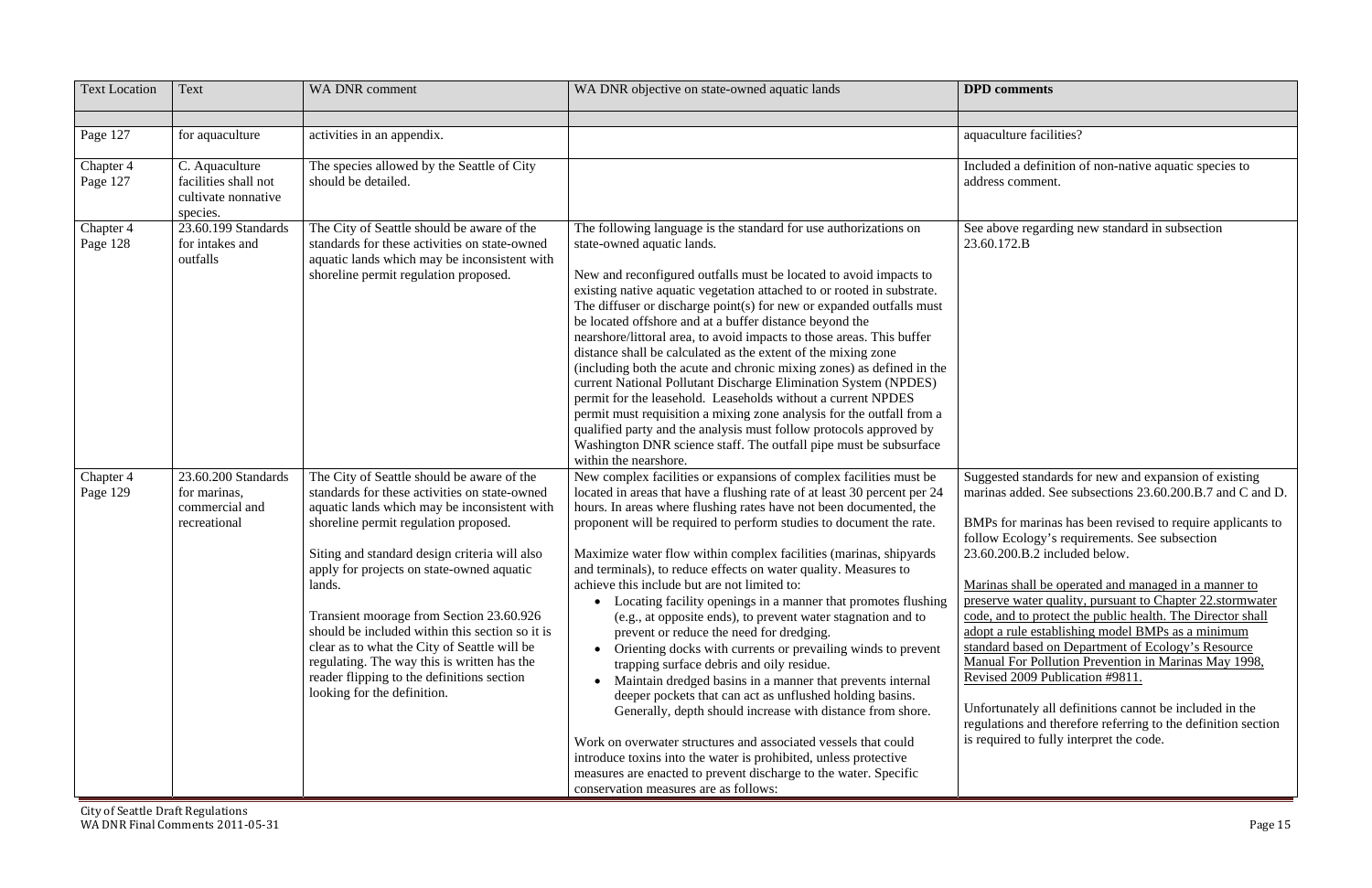| <b>Text Location</b>                 | Text                                                                                                                                                                                         | <b>WA DNR comment</b>                                                                                                                                                                                                                                                                                                                                       | WA DNR objective on state-owned aquatic lands                                                                                                                                                                                                                                                                                                                                                                                                                                                                                                                                                                                                                                                                                                                                                                                                                                               | <b>DPD</b> comments                                                                                                                     |
|--------------------------------------|----------------------------------------------------------------------------------------------------------------------------------------------------------------------------------------------|-------------------------------------------------------------------------------------------------------------------------------------------------------------------------------------------------------------------------------------------------------------------------------------------------------------------------------------------------------------|---------------------------------------------------------------------------------------------------------------------------------------------------------------------------------------------------------------------------------------------------------------------------------------------------------------------------------------------------------------------------------------------------------------------------------------------------------------------------------------------------------------------------------------------------------------------------------------------------------------------------------------------------------------------------------------------------------------------------------------------------------------------------------------------------------------------------------------------------------------------------------------------|-----------------------------------------------------------------------------------------------------------------------------------------|
|                                      |                                                                                                                                                                                              |                                                                                                                                                                                                                                                                                                                                                             |                                                                                                                                                                                                                                                                                                                                                                                                                                                                                                                                                                                                                                                                                                                                                                                                                                                                                             |                                                                                                                                         |
|                                      |                                                                                                                                                                                              |                                                                                                                                                                                                                                                                                                                                                             | In-water repair and refinishing of boats is limited to decks and<br>superstructures.<br>In-water hull scraping, or any process that removes paint from<br>the boat hull underwater, is prohibited.<br>Refinishing work conducted from boats and temporary floats<br>is prohibited, unless permitted by an industrial National<br>Pollution Discharge Elimination System (NPDES) permit.<br>Dust, drip, and spill control measures, such as tarps placed to<br>contain spills, are mandatory to ensure there is no discharge to<br>waterways.<br>Marinas, shipyards and terminals must incorporate and post best<br>management practices to prevent the release of chemical<br>contaminants, wastewater, garbage and other pollutants, as specified<br>in Resource Manual for Pollution Prevention in Marinas (Washington<br>Department of Ecology 1998). As those guidelines are updated or |                                                                                                                                         |
|                                      |                                                                                                                                                                                              |                                                                                                                                                                                                                                                                                                                                                             | new regulatory standards are established by the Washington<br>Department of Ecology or any future agency charged with water<br>quality regulation, the most current guidance or standard will apply.<br>Docks and marinas with moorage for more than 10 boats must have a<br>written plan that identifies sewage management options for vessels<br>that have holding tanks or portable toilets and available upland<br>restroom facilities. At least one pumpout station and one dump<br>station must be available for every 300 boats over 16 feet in length.                                                                                                                                                                                                                                                                                                                              |                                                                                                                                         |
|                                      |                                                                                                                                                                                              |                                                                                                                                                                                                                                                                                                                                                             | Onshore sewage treatment must have a capacity of at least 300<br>gallons for every 20 boats that have a holding tank or portable toilet,<br>or at least 2,000 gallons for more than 100 boats with a holding tank<br>or portable toilet. These standards are based on current guidelines<br>from the Washington Department of Ecology (1998); as those<br>guidelines are updated or new regulatory standards are established by<br>the Washington Department of Ecology or any future agency charged<br>with water quality regulation, the most current guidance or standard<br>will apply.                                                                                                                                                                                                                                                                                                 |                                                                                                                                         |
| Chapter 4<br>Page 133<br>Lines 23-27 | In Lake Washington<br>and the Puget Sound<br>overwater<br>projections, boat lifts,<br>and areas used for<br>vessel moorage shall<br>be located a<br>minimum distance of<br>30 feet waterward | This is a higher depth standard that required<br>by WA DNR. WA DNR would defer to the<br>City of Seattle's standard.<br>WA DNR would like to inquire where these<br>standards came from. What was the rationale<br>or best available science which framed this<br>regulation? If this is based on science, it<br>would be appropriate to cite where it came |                                                                                                                                                                                                                                                                                                                                                                                                                                                                                                                                                                                                                                                                                                                                                                                                                                                                                             | These standards come from Army Corps Regional General<br>Permit and were developed with the expertise of Kurt Fresh<br>and Roger Tabor. |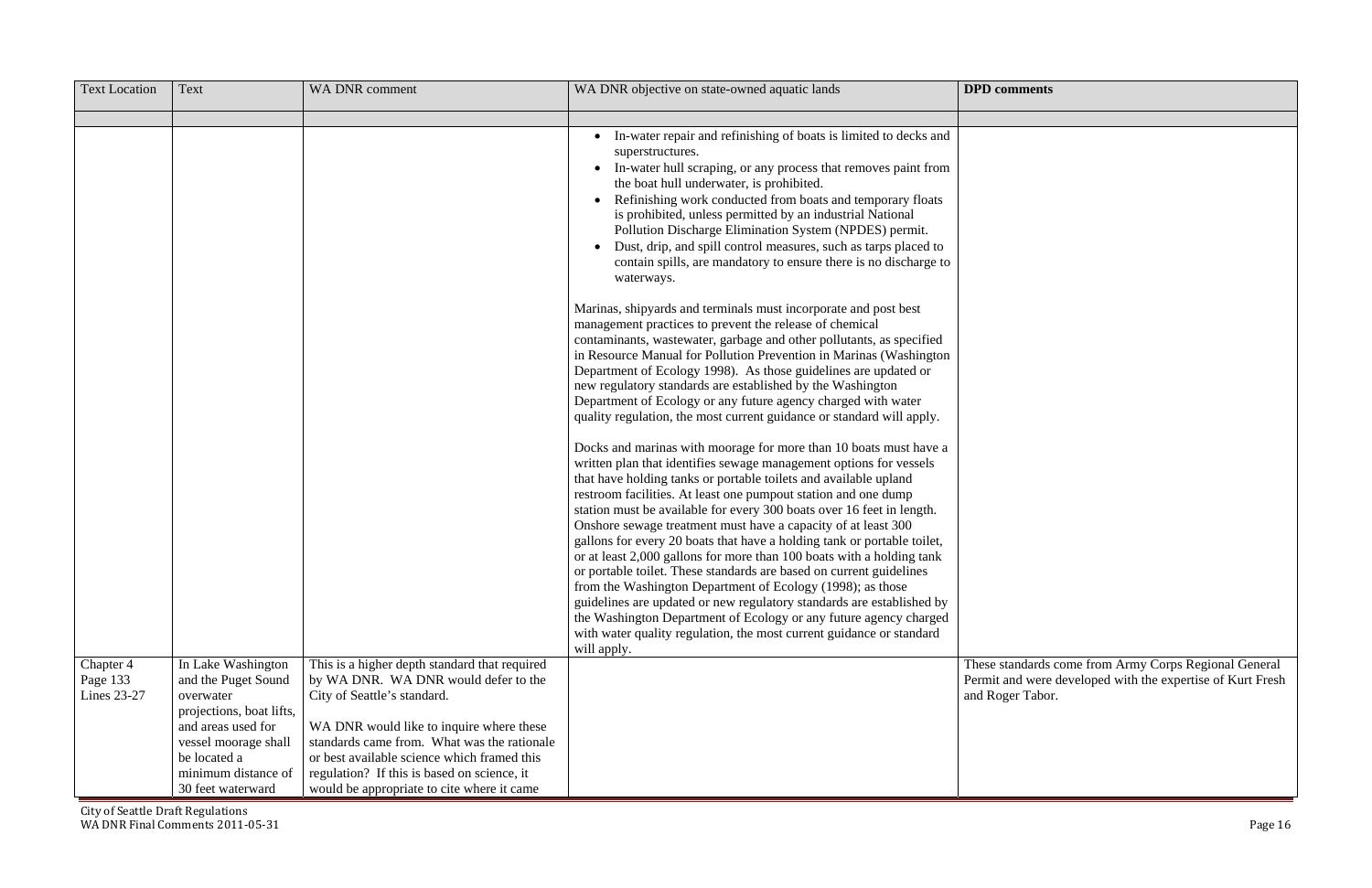Regarding definitions, unfortunately all definitions cannot be included in the regulations and therefore referring to the on section is required to fully interpret the code.

> nment above regarding floating homes and floating hoorages.

| <b>Text Location</b>  | Text                                                                                                                                                                                                                                                                                                                                                                | WA DNR comment                                                                                                                                                                                                                                                                                                                                                                                                                                                                                                 | WA DNR objective on state-owned aquatic lands                                                                                                                                                                                                                                                                                                                                                                                                                                                                                                                                                                                                                                                                                                                                                                                                                                                                                                                                                                                                                                                      | <b>DPD</b> comments                                                                                                                                                                          |
|-----------------------|---------------------------------------------------------------------------------------------------------------------------------------------------------------------------------------------------------------------------------------------------------------------------------------------------------------------------------------------------------------------|----------------------------------------------------------------------------------------------------------------------------------------------------------------------------------------------------------------------------------------------------------------------------------------------------------------------------------------------------------------------------------------------------------------------------------------------------------------------------------------------------------------|----------------------------------------------------------------------------------------------------------------------------------------------------------------------------------------------------------------------------------------------------------------------------------------------------------------------------------------------------------------------------------------------------------------------------------------------------------------------------------------------------------------------------------------------------------------------------------------------------------------------------------------------------------------------------------------------------------------------------------------------------------------------------------------------------------------------------------------------------------------------------------------------------------------------------------------------------------------------------------------------------------------------------------------------------------------------------------------------------|----------------------------------------------------------------------------------------------------------------------------------------------------------------------------------------------|
|                       |                                                                                                                                                                                                                                                                                                                                                                     |                                                                                                                                                                                                                                                                                                                                                                                                                                                                                                                |                                                                                                                                                                                                                                                                                                                                                                                                                                                                                                                                                                                                                                                                                                                                                                                                                                                                                                                                                                                                                                                                                                    |                                                                                                                                                                                              |
|                       | from the OHW mark<br>or in a minimum<br>water depth of 8 feet,<br>whichever is less. In<br>Lake Union and<br>Portage Bay<br>overwater<br>projections, boat lifts,<br>and areas used for<br>vessel moorage shall<br>be located a<br>minimum distance of<br>15 feet waterward<br>from the OHW mark<br>or in a minimum<br>water depth of 8 feet,<br>whichever is less. | from?                                                                                                                                                                                                                                                                                                                                                                                                                                                                                                          |                                                                                                                                                                                                                                                                                                                                                                                                                                                                                                                                                                                                                                                                                                                                                                                                                                                                                                                                                                                                                                                                                                    |                                                                                                                                                                                              |
| Chapter 4<br>Page 137 | 23.60.202 Standards<br>for floating homes<br>and floating home<br>moorages                                                                                                                                                                                                                                                                                          | The City of Seattle should be aware of the<br>standards for these activities on state-owned<br>aquatic lands which may be inconsistent with<br>shoreline permit regulation proposed.<br>Floating homes, floating home moorage and<br>floating home sites from Section 23.60.912<br>should be included within this section so it is<br>clear as to what the City of Seattle will be<br>regulating. The way this is written has the<br>reader flipping to the definitions section<br>looking for the definition. | Washington DNR will not authorize new, expanded, or additional<br>nonwater-dependent uses or water-oriented uses except in the<br>exceptional circumstances defined under WAC 332-30-137 and when<br>compatible with water-dependent uses existing in or planned for the<br>area. Existing nonwater-dependent and water-oriented uses may be<br>re-authorized, maintained, and improved, as long as the footprint is<br>not expanded. Nonwater-dependent uses are defined as a use that can<br>operate in a location other than on the waterfront. See RCW<br>79.105.060(11) and WAC 332-30-106(43). Examples include, but are<br>not limited to, hotels, condominiums, apartments, restaurants, retail<br>stores, and warehouses not part of a marine terminal or transfer<br>facility. Water-oriented uses are uses that were historically dependent<br>on a waterfront location, but can be located away from the waterfront.<br>Examples include, but are not limited to, wood products<br>manufacturing, watercraft sales, and house boats. See RCW<br>79.105.060(25) and WAC 332-30-106(77). | Floating homes o<br>required to follow<br>regulations to not<br>regulations do no<br>an applicant is re<br>projects proposed<br>Regarding defini<br>be included in the<br>definition section |
| General<br>Comment    | <b>Floating Homes</b>                                                                                                                                                                                                                                                                                                                                               | WA DNR would like to discuss with the City<br>of Seattle how regulations for floating homes<br>may have implications on state-owned aquatic<br>lands to ensure there is no conflict in<br>management approaches.                                                                                                                                                                                                                                                                                               |                                                                                                                                                                                                                                                                                                                                                                                                                                                                                                                                                                                                                                                                                                                                                                                                                                                                                                                                                                                                                                                                                                    | See comment abo<br>home moorages.                                                                                                                                                            |

Floating homes on DNR like any other use on DNR land are required to follow DNR's regulations. The City's ons to not contradict this fact. However, the City's ons do not need to replicate DNR's regulations and an applicant is required to receive DNR's approval for projects proposed on DNR's land.